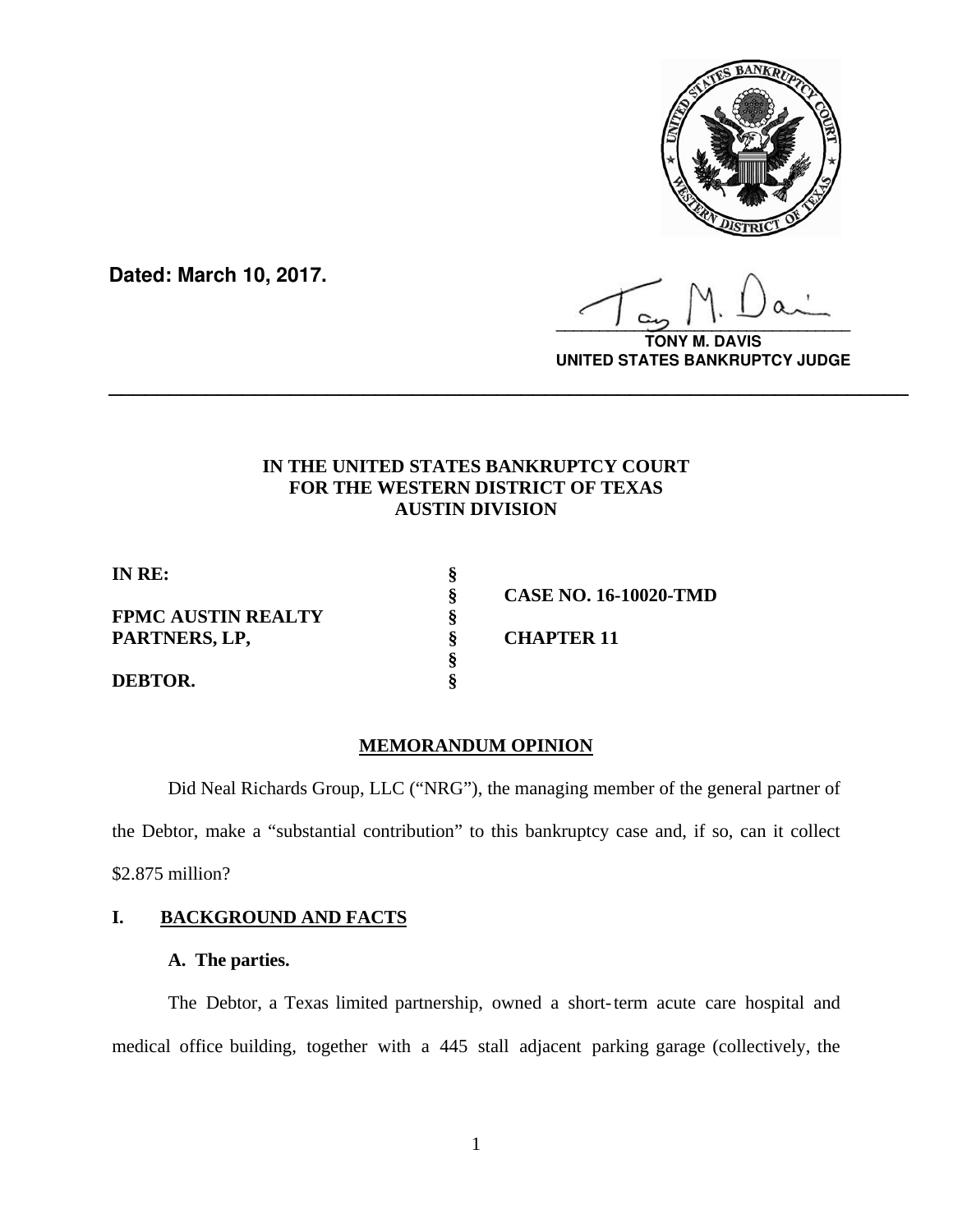"Property") and various pieces of personal property.<sup>1</sup> The Property was advertised as "one of the most desirable locations in Texas."<sup>2</sup>

 Neal Richards Development Group Austin Development, LLC ("General Partner") is the general partner of the Debtor,<sup>3</sup> and paid \$100 for its general partnership interest.<sup>4</sup> NRG, the party seeking the substantial contribution award, did not produce copies of the operating and other organizational governance documents showing the connections between and duties of NRG, the General Partner, and the managers and members of those entities, even though CH Realty sought those documents in discovery.<sup>5</sup> The General Partner also has five managers:  $(1)$ Todd Furniss; (2) Dr. David Genecov; (3) Dr. Robert Wyatt; (4) Dr. Wade Barker; and (5) Mary Hatcher.<sup>6</sup>

The managing member of the General Partner is NRG.<sup>7</sup> NRG is also is a creditor of the Debtor. $8<sup>8</sup>$ 

 One of NRG's managers, Mr. Furniss, is the founder, CEO, and managing partner of glendonTodd, a private equity fund.<sup>9</sup> Mr. Furniss is also the acting CEO of NRG.<sup>10</sup> He took

 $\frac{1}{1}$ <sup>1</sup> Furniss Proffer 4:10, ECF 222. Citations to documents filed in the electronic case filing ("ECF") system will refer to the page number stamped at the top of the document.

 $^{2}$  Ex. 113 at 8. Citations to trial exhibits will refer to the page number stamped on the bottom of the document by the parties.

 $3$  Ex. 58 at 32.

 $^{4}$  Ex. 1 at 12.

<sup>5</sup> Hr'g Tr. 8:3-9:9, ECF 244.

<sup>&</sup>lt;sup>6</sup> The Debtor's Statement of Financial Affairs says these five people are "managers" of the Debtor. Ex. 58 at 32. But this is likely wrong, as the Debtor is a limited partnership, not an LLC. *See* Ex. 1 at 19 (The General Partner has the "exclusive right and power" to manage Partnership's affairs). Due to NRG's failure to produce, the inference will be made that these five individuals were managers of the General Partner, which seems more likely. 7

According to the Debtor's Schedules, Ex. 58 at 26-27. The proffer made by Mr. Furniss is cagey about this. It says that "NRG is a manager of [the General Partner]" and that "The General Partner has a number of other members other than NRG." Furniss Proffer 3:7, ECF 222. But are the other members also managers? More precision about these relationships could not be gleaned because of NRG's failure to produce. Based on this failure to produce, and the reference in the Debtor's schedules, the adverse inference will be made that NRG is the managing member of the Debtor's General Partner.

 $8$  Ex. 57 at 5; Ex. 58 at 15; Ex. 126 (support for NRG's claim).

<sup>9</sup> Furniss Proffer 2:5, ECF 222.

<sup>&</sup>lt;sup>10</sup> Furniss Proffer 3:7, ECF 222.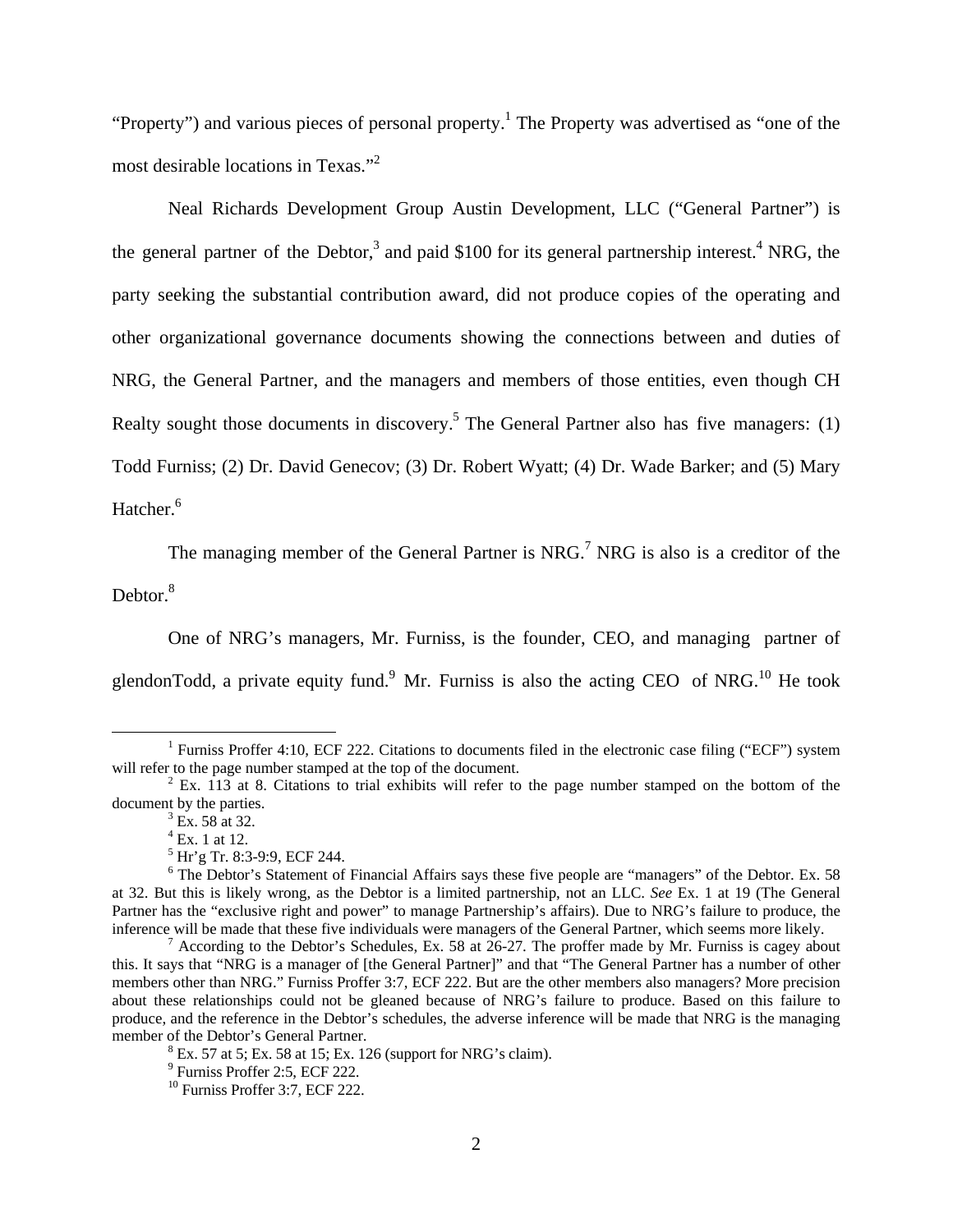over as the acting CEO of NRG in May of 2015 amidst allegations of fraud and mismanagement by NRG's prior CEO, Derrick Evers.<sup>11</sup>

The Debtor has eighty limited partners.<sup>12</sup> Twenty-four of the eighty limited partners, including CH Realty, filed objections to NRG's application for a substantial contribution award.<sup>13</sup> CH Realty invested \$13.5 million—the largest of any limited partner—in December 2013 in exchange for 45% ownership of the Debtor.<sup>14</sup> The total amount of equity capital raised by the Debtor was \$30 million.<sup>15</sup>

 The Debtor used this \$30 million in capital, together with \$57.5 million borrowed from Frost Bank, to develop the Property.<sup>16</sup> The Debtor obtained certificates of occupancy, but unpaid contractor bills, together with an impending foreclosure threat from Frost Bank, led the Debtor to file this bankruptcy case on January 5, 2016 (the "Petition Date").<sup>17</sup>

### **B. NRG contracts with glendonTodd.**

Two somewhat different stories were told about NRG's retention of glendonTodd. According to Mr. Furniss, NRG was financially distressed at the time he took over as CEO, which happened about eight months prior to the Petition Date.<sup>18</sup> Contractors were not being paid and liens were being placed on the Property.<sup>19</sup> Furthermore, the General Partner had insufficient operating capital to pay employees.<sup>20</sup> In the face of these uninviting financial prospects,

<sup>&</sup>lt;sup>11</sup> Hr'g Tr. 97:8-98:2, ECF 244.

<sup>&</sup>lt;sup>12</sup> Furniss Proffer 3:9, ECF 222.

<sup>&</sup>lt;sup>13</sup> Furniss Proffer 3:9, ECF 222; CH Realty Obj., ECF 212; Limited Partners Obj., ECF 211.

<sup>&</sup>lt;sup>14</sup> Rainwater Proffer 4:8-10, ECF 224; Furniss Proffer 4:11, ECF 222.

<sup>&</sup>lt;sup>15</sup> Rainwater Proffer 4:9, ECF 224.

<sup>&</sup>lt;sup>16</sup> Hr'g Tr. 65:18-24, ECF 244; Ex. 58 at 9.

 $17$  Ex. 63 at 2-3.

<sup>18</sup> Furniss Proffer 4:13, ECF 222.

<sup>19</sup> Furniss Proffer 4:13, ECF 222; Hr'g Tr. 98:3-11, ECF 244.

<sup>20</sup> Furniss Proffer 4:14, ECF 222; Hr'g Tr. 98:19-22, ECF 244.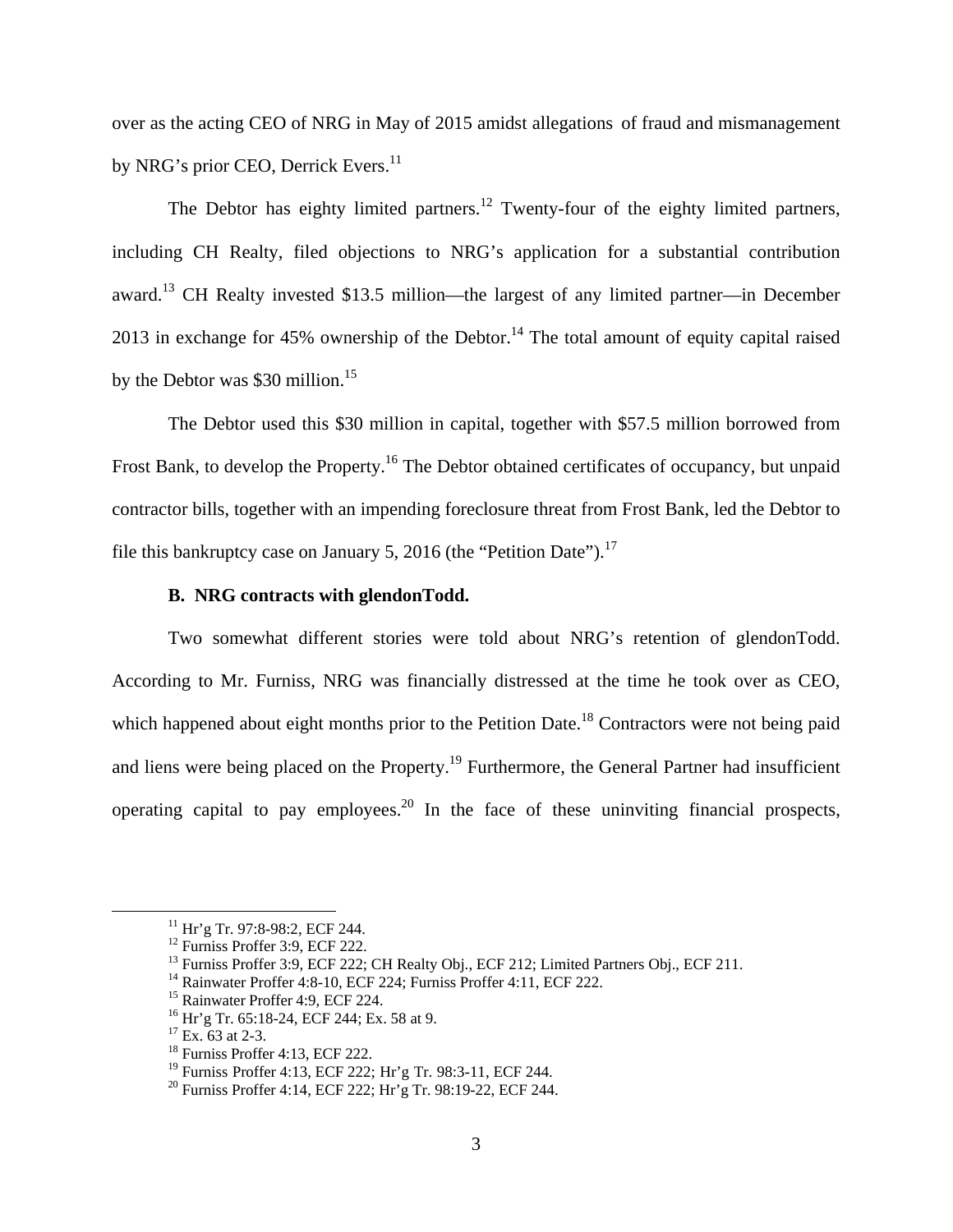according to Mr. Furniss, NRG contracted with glendonTodd to provide consulting services.<sup>21</sup> NRG and glendonTodd also discussed paying additional compensation to glendonTodd for selling the Property, but this was never a certainty and no formal written agreement was signed.<sup>22</sup> NRG and glendonTodd also entered into a consulting agreement whereby NRG agreed to pay glendonTodd a monthly fee of \$125,000 per month in exchange for its services in connection with not just the Property, but also its involvement in other facilities and properties owned by NRG in Texas.<sup>23</sup> Mr. Furniss further testified that for most months, however, NRG either failed to pay that consulting fee to glendonTodd or only paid a portion of it.24 According to Mr. Furniss, NRG's failure to pay these consulting fees resulted in glendonTodd's inability to pay or retain employees, or finance glendonTodd's obligations.<sup>25</sup>

A somewhat different take on the retention of glendonTodd was offered by Carlos Rainwater, who has overall responsibility for the office and land investment activities of CH Realty, the Debtor's biggest limited partner. According to Mr. Rainwater, when CH Realty made its investment, it specifically negotiated a supplemental rights agreement that, among other things, prevented NRG's CEO, Mr. Evers, from being removed from control of NRG without CH Realty's consent.<sup>26</sup> CH Realty wanted Mr. Evers involved because it understood that Mr. Evers was a real estate professional.<sup>27</sup> But Mr. Evers was placed on administrative leave—

<sup>&</sup>lt;sup>21</sup> Furniss Proffer 5:15, ECF 222; Hr'g Tr. 111:19-112:14, ECF 244 (Furniss's testimony regarding the consulting agreement between NRG and glendonTodd). 22 Furniss Proffer 5:15, ECF 222.

<sup>23</sup> Furniss Proffer 5:15, ECF 222.

<sup>&</sup>lt;sup>24</sup> Furniss Proffer 5:15, ECF 222.

 $25$  Furniss Proffer 5:15, ECF 222.

<sup>26</sup> Hr'g Tr. 52:21-53:13, ECF 244.

 $27$  Hr'g Tr. 60:25-61:10, ECF 244.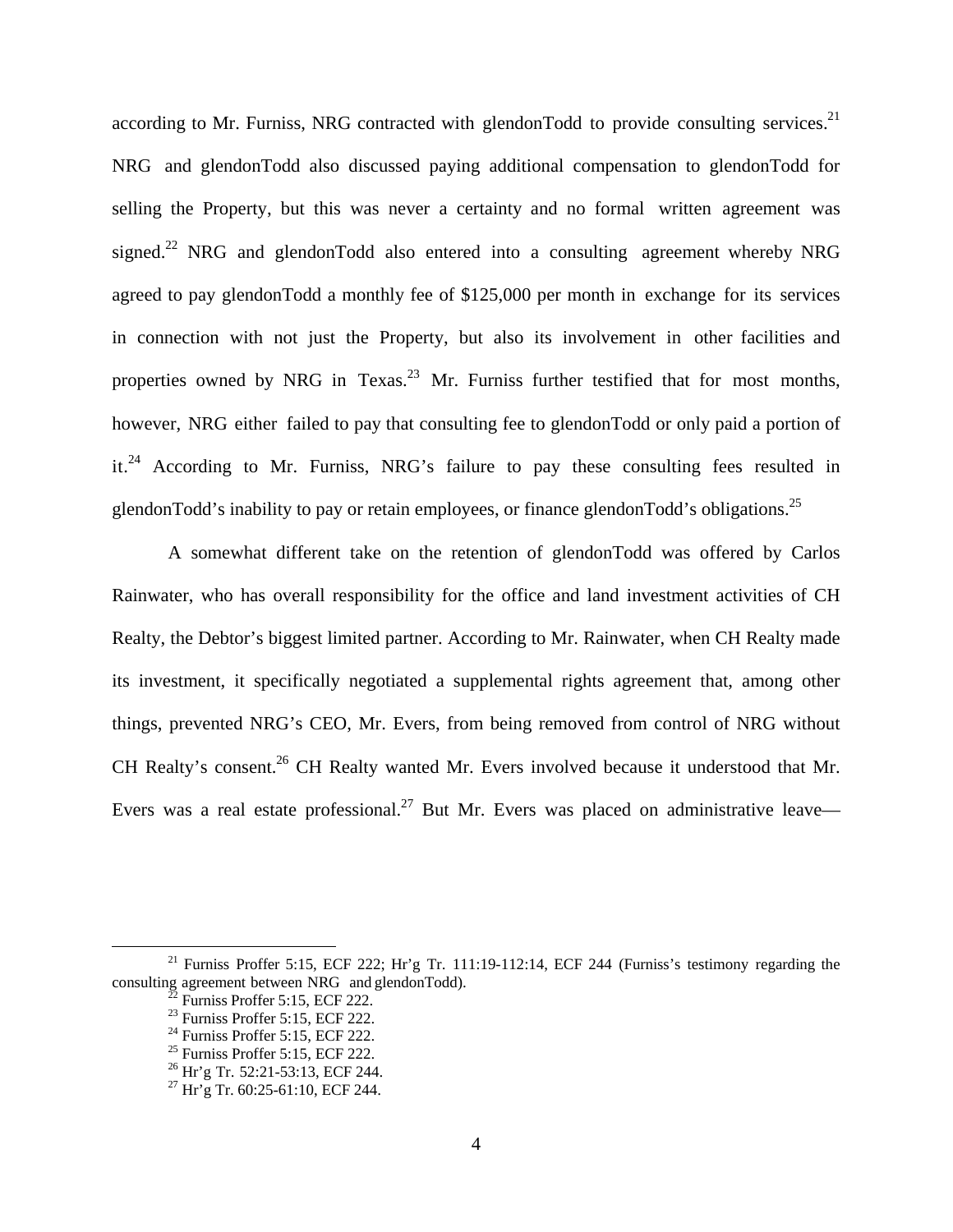without CH Realty's consent—when NRG appointed Mr. Furniss as the interim CEO of NRG.<sup>28</sup> NRG retained glendonTodd at the same time.<sup>29</sup>

CH Realty was not happy with the removal of Mr. Evers, expressed its disapproval in writing, but elected to deal with Mr. Furniss under a reservation of rights.<sup>30</sup> Mr. Rainwater generally agreed that the Debtor encountered financial difficulties, but placed at least some blame on the fact that the tenant, yet another NRG entity, failed to pay rent.<sup>31</sup>

What seems clear from the emails, the testimony, $32$  and the chronology of events is that (i) Mr. Furniss was discharging the duties of the debtor in possession in this case; (ii) everyone believed he was in control of the Debtor; and (iii) he was in fact in control of the Debtor, notwithstanding that the General Partner had four other managers.

### **C. The Limited Partnership Agreement.**

 The Debtor is governed by a limited partnership agreement (the "Limited Partnership Agreement") dated April 3, 2012.<sup>33</sup> The Limited Partnership Agreement provides for payment to the General Partner for various activities, and specifically disclaims any limits on the activities of the Debtor's affiliates.<sup>34</sup> The Limited Partnership Agreement does not allow or prohibit payment to a creditor such as NRG for expenses incurred in substantially benefitting the

 <sup>28</sup> Hr'g Tr. 52:21-53:13, 97:24-98:2, ECF 244; Ex. 78.

<sup>29</sup> Hr'g Tr. 96:15-98:2, ECF 244.

<sup>30</sup> Hr'g Tr. 54:2-55:6, ECF 244.

<sup>31</sup> Hr'g Tr. 60:18-62:1, ECF 244.

<sup>32</sup> Hr'g Tr. 56:9-20, 73:3-15, 78:4-79:15, 108:19-22, 166:21-167:5, ECF 244; Stone Dep. 18:8-18; 52:17- 53:6; 54:23-55:2, ECF 220-1.<br><sup>33</sup> Ex. 1.

<sup>34</sup> Ex. 1 at 19-22.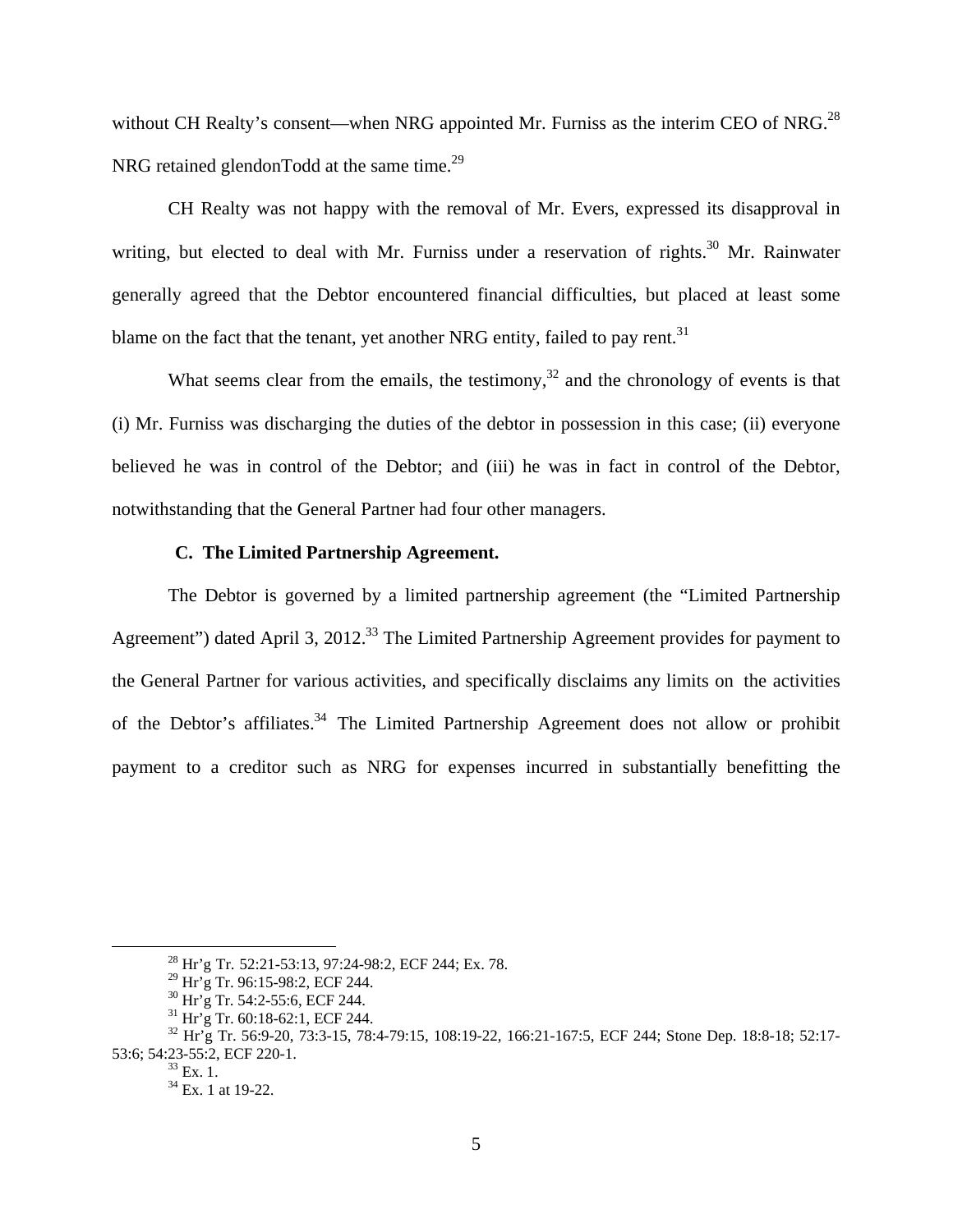Debtor's estate in connection with a bankruptcy.<sup>35</sup> In fact, the Limited Partnership Agreement does not explicitly address the present circumstance.<sup>36</sup>

 On the other hand, the Limited Partnership Agreement allows the General Partner to recover a "development fee of five percent (5%) of the total hard and soft costs for the development of the Property, an annual asset management fee of two percent (2%) of the aggregate capital contributions of the limited partners under management each year, and forty percent (40%) of all distributions made after the limited partners receive distributions equal to one hundred percent (100%) of their original investment plus a nine percent (9%) 'preferred return."<sup>37</sup> According to Mr. Rainwater, the "waterfall" that contains these fees and the 40% split is a standard structure within the real estate industry, and is set up to incent the General Partner to perform well.38 In particular, the 40% split is designed to compensate the General Partner for extraordinary success, and according to Mr. Rainwater, 40% is at the upper end of a market where  $20\%$  is more typical.<sup>39</sup>

### **D. Pre-petition offers for the Property fail.**

 Before the Petition Date, the Property did not have a paying tenant and was not generating any revenue, thus complicating any potential sale of the Property.40 Accordingly, the limited partners, including CH Realty, were concerned about whether they would be able to recoup their investments.<sup>41</sup> Indeed, CH Realty described the circumstances as "clearly a

 $35$  Ex. 1 at 19-22; Hr'g Tr. 69:18-70:6, ECF 244 (Rainwater testimony: "Q: Are you aware of any provision in the partnership agreement that would prohibit the filing of an application for substantial contribution and increasing the value of bankruptcy estate? A: I'm not aware of any. . . .").  $36$  Hr'g Tr. 69:18-70:6, ECF 244.

<sup>37</sup> Rainwater Proffer 4:20-25, ECF 224; Ex. 1 at 17, 20.

<sup>38</sup> Rainwater Proffer 5:1-9, ECF 224.

<sup>39</sup> Rainwater Proffer 5:9-12, ECF 224.

<sup>40</sup> Furniss Proffer 6:21, ECF 222.

<sup>41</sup> Furniss Proffer 6:20, ECF 222; Hr'g Tr. 27:4-8: 162:15-163:14, ECF 244.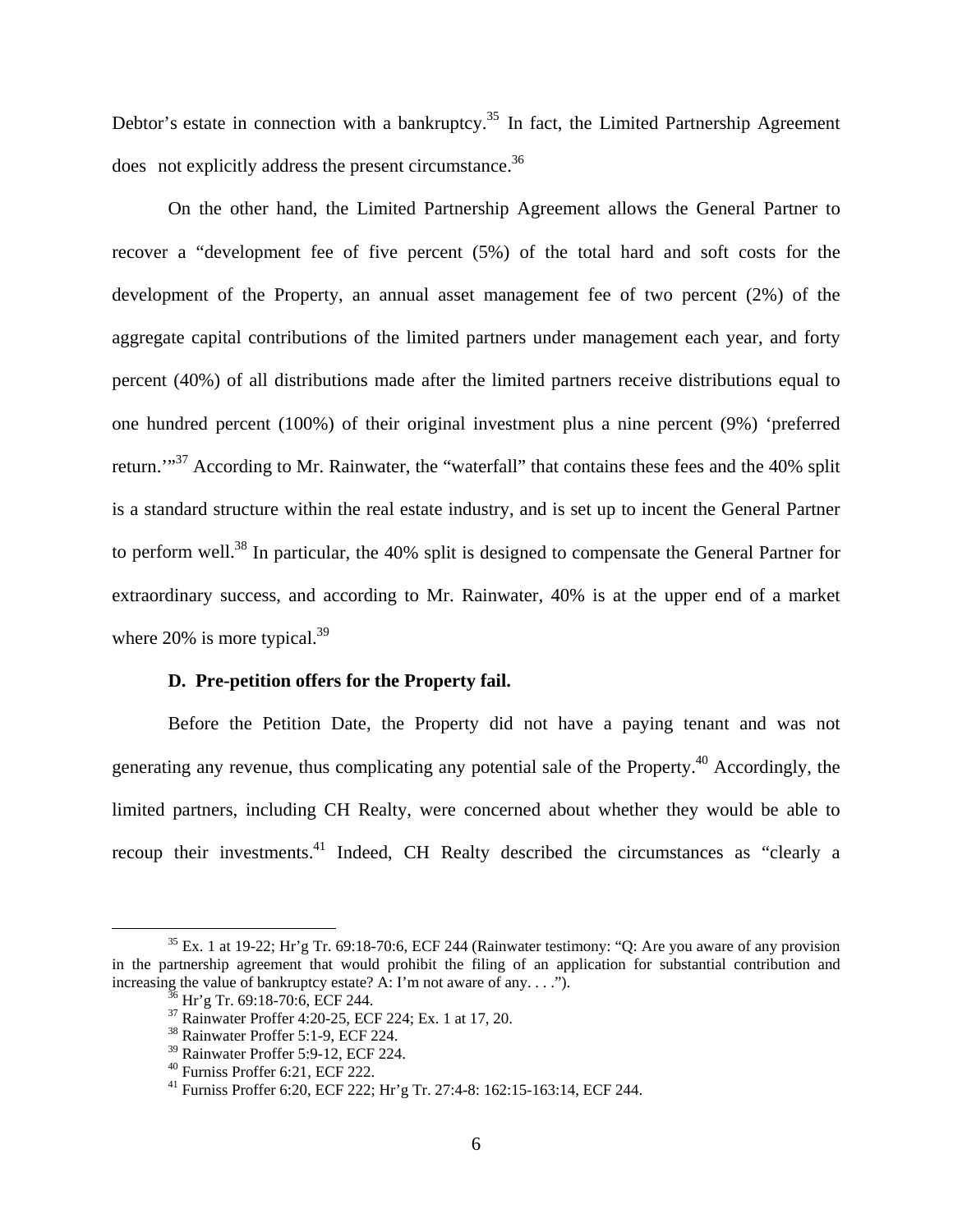distressed situation" and had expressed "a strong desire to divest itself of the Property."42 According to Mr. Furniss, " There was a very real chance that the investors would not recoup their investments."43

Four months prior to the Petition Date, the Debtor entered into a non-binding letter of intent to sell the Property for \$95 million with MedEquities Realty Trust, Inc., in association with Surgical Development Partners, LLC (collectively, "MedEquities"), which was approximately what the Debtor had spent on the Property.<sup>44</sup> CH Realty expressed a desire to close the deal for \$95 million because the lender was in a position to foreclose.<sup>45</sup> This would have resulted in a meager return for the limited partners.<sup>46</sup> Yet, CH Realty thought that to get out at cost, with the many difficulties associated with the Property at that time, would be acceptable and in line with the value that CH Realty then placed on the Property.<sup>47</sup> Regardless, MedEquities defaulted on the deal later in 2015 and the sale to MedEquities never closed.<sup>48</sup>

Just before the Petition Date, the Debtor received a letter of intent from Mayco Development, LLC ("Mayco") for \$104 million.<sup>49</sup> However, after meeting with Mayco, both Mr. Furniss and CH Realty believed that Mayco was not a "real" buyer, and unlikely to purchase the Property because Mayco's interest was contingent upon a credit-worthy, operating tenant occupying the Property.50

 <sup>42</sup> Furniss Proffer 5:17-6:20, ECF 222.

<sup>43</sup> Furniss Proffer 6:20, ECF 222; Hr'g Tr. 41:9-10 (Rainwater testimony describing possibility of losing entire equity investment like in San Antonio),  $2\overline{44}$ .<br><sup>44</sup> Ex. 3; Rainwater Proffer 6:4-17, ECF 224.

<sup>&</sup>lt;sup>45</sup> Ex. 5 at 1 ("Hopefully, the Austin LOI can be turned into a definitive P&S Agreement and cash closing."); Hr'g Tr. 25:22-26:3, ECF 244.

 $^{46}$  Hr'g Tr. 26:4-27:1 (Rainwater testimony describing how CH Realty would not have received a full return on equity and would not have received a preferred return), ECF 244. 47 Rainwater Proffer 6:12-17, ECF 224.

<sup>48</sup> Furniss Proffer 6:22, ECF 222.

<sup>49</sup> Furniss Proffer 6:23, ECF 222.

<sup>50</sup> Furniss Proffer 7:24-26, ECF 222; Rainwater Proffer 6:18-7:2, ECF 224.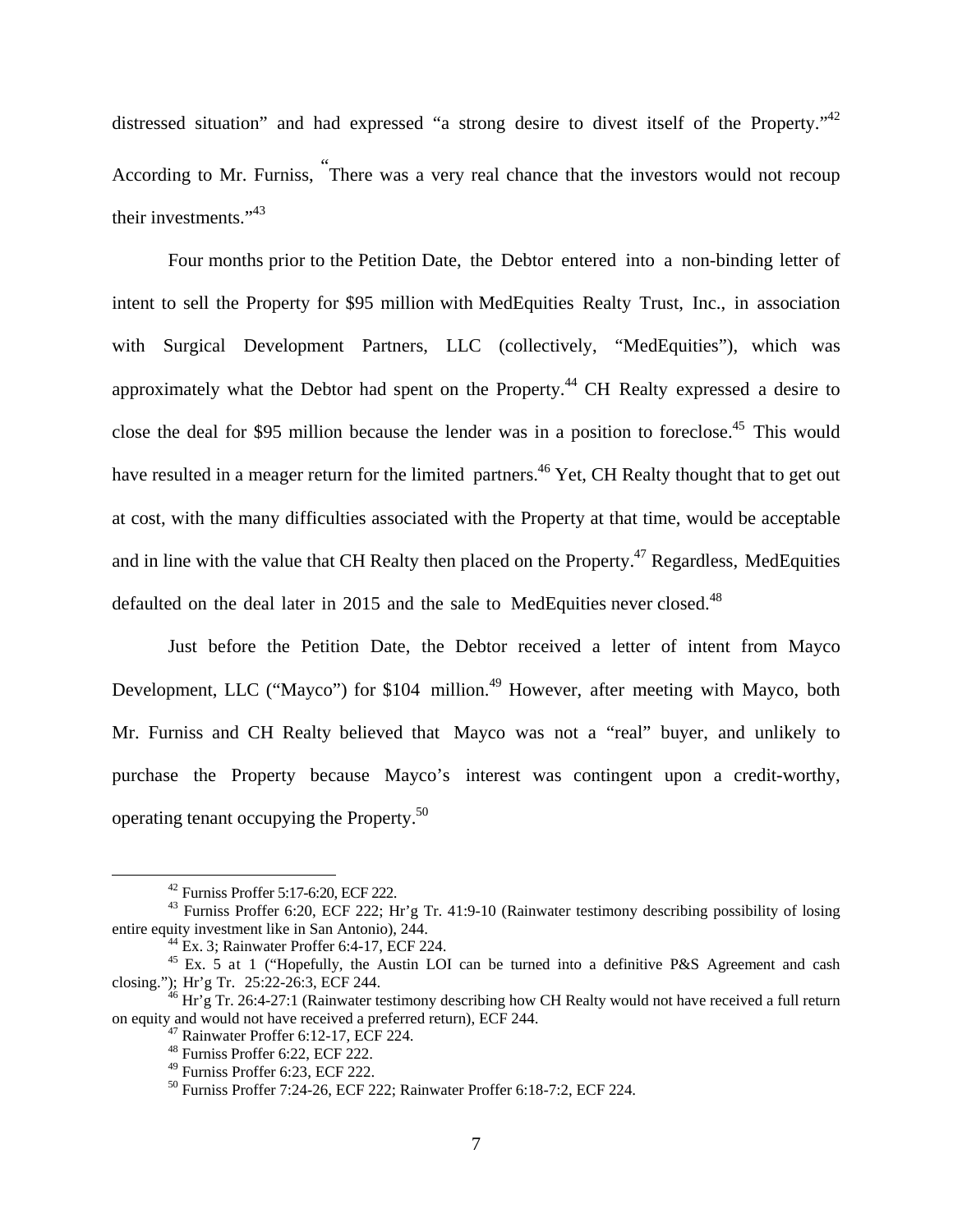### **E. The Debtor files this bankruptcy case.**

 On the Petition Date of January 5, 2016, the Debtor filed for relief under chapter 11 of the Bankruptcy Code.<sup>51</sup> A few weeks later, the Debtor filed an application to employ Ray Battaglia as bankruptcy counsel,<sup>52</sup> but the Debtor never filed an application to employ Mr. Furniss or glendonTodd as managers under section 327 of the Bankruptcy Code. The Debtor did file applications and obtained authority to employ two real estate brokers; CBRE Inc. and KOA Partners, LLC.<sup>53</sup> The Debtor also sought and obtained approval to retain Kreader Mitchell, PLLC as special real estate counsel to assist the Debtor with the sale to the eventual buyer.<sup>54</sup>

### **F. Mr. Furniss pursues offers for the Property.**

Immediately after the Petition Date, Mr. Furniss began contacting and soliciting offers from entities that might be interested in purchasing the Property.<sup>55</sup> In February 2016, Mr. Furniss contacted the Vice President of Development for Hospital Corporation of America ("HCA"), Jeffrey Stone, to persuade him to consider buying the Property.<sup>56</sup> Because HCA believed that Mr. Furniss was the decision-maker for the Debtor, HCA negotiated with Mr. Furniss directly in order to see if they could reach a deal.<sup>57</sup> Between February and May 2016, Mr. Furniss was on multiple telephone calls each week with HCA, and exchanged hundreds of emails with HCA

 $51$  Ex. 57.

 $\frac{52}{52}$  Ex. 59.<br>
53 Order Authorizing Employment of CBRE and KOA Partners, ECF 60.

<sup>&</sup>lt;sup>54</sup> Order Authorizing Employment of Kreager Mitchell, PLLC, ECF 77.<br><sup>55</sup> Furniss Proffer 8:32, ECF 222.

<sup>56</sup> Furniss Proffer 10:37, ECF 222.

<sup>57</sup> Furniss Proffer 10:37, ECF 222; Hr'g Tr. 108:19-23 (Furniss testimony: "[W]e did 100 percent of the negotiations."), 43:7-9 (Rainwater testimony: "[Mr. Furniss] kept HCA at bay, he kept them interested."), ECF 244; Stone Dep. 18:8-18 (describing Mr. Furniss as the "focal point" for HCA in connection with their negotiations for Forest Park projects), 19:2-7 (HCA generally approached Mr. Furniss instead of someone else when it needed answers in connection with the Property.), 21:14-18 ("Q: In other words, every time – every time you had a question on the property, you didn't try to get attorneys involved, brokers involved; you went straight to Mr. Furniss? A: Yes."), ECF 220-1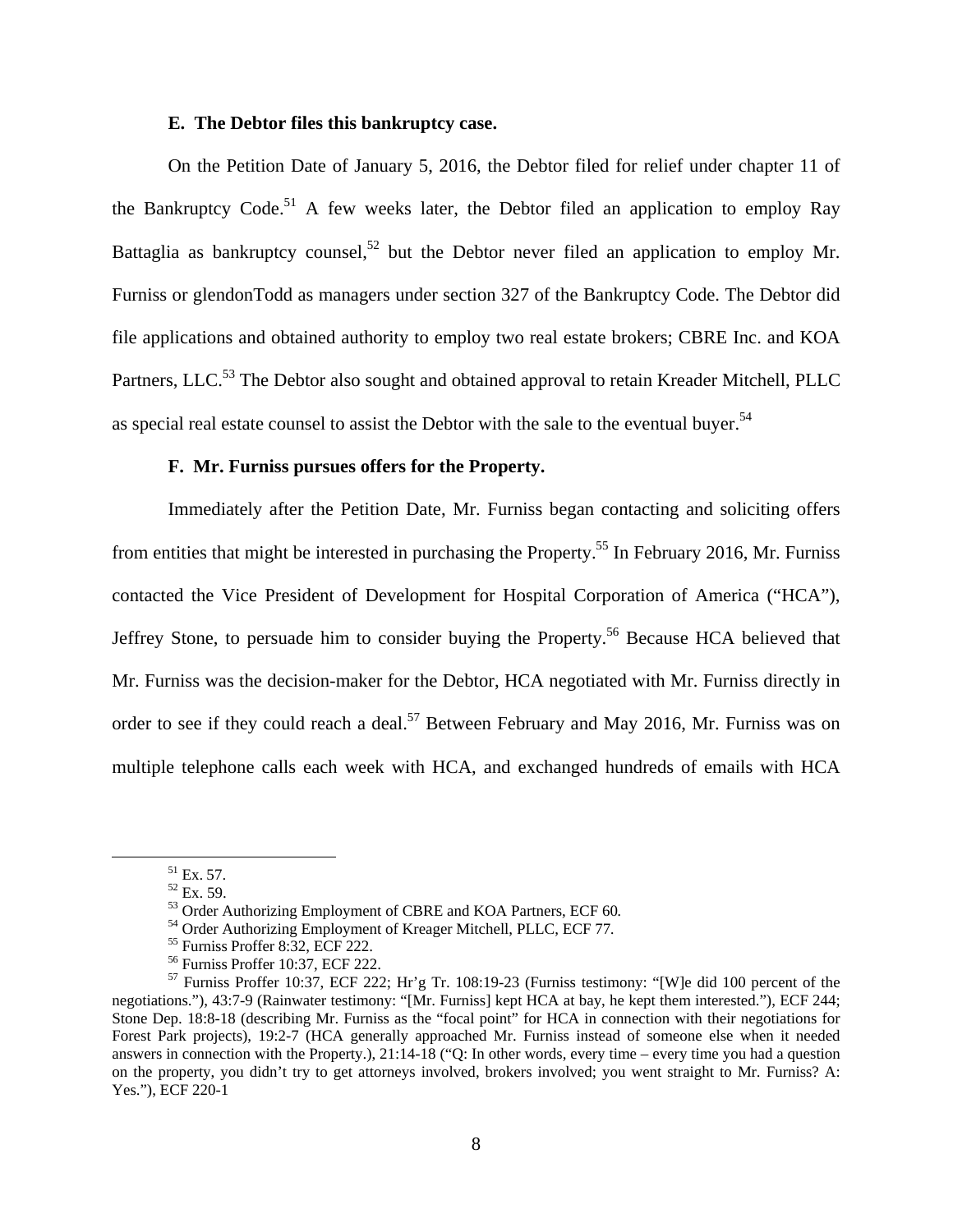concerning the Property and the deal itself.<sup>58</sup> He testified that he was available on nights, evenings, and weekends to answer questions, and when questions arose, HCA would contact Mr. Furniss to get a direct answer.<sup>59</sup> Mr. Furniss's calendar reflects eight separate meetings with HCA and Mr. Furniss claimed that there were countless other conferences and calls that he did not put on his calendar. $60$  Mr. Furniss also served as the point of contact for other prospective purchasers, even after brokers became involved.<sup>61</sup>

 Meanwhile, in early March, another FPMC property in San Antonio was foreclosed upon, and its equity investors lost their entire investment as a result.<sup>62</sup> CH Realty acknowledged the possibility that its investment in the Austin Property could have been lost in the same manner.<sup>63</sup>

By mid-March 2016, Mr. Furniss had obtained the following offers for the Property:

| Mayco          | $$101.5$ million <sup>64</sup> |
|----------------|--------------------------------|
| <b>HCA</b>     | $$60$ million <sup>65</sup>    |
| Winstead/Seton | $$90$ million <sup>66</sup>    |

Mr. Furniss was concerned, however, that neither Mayco nor Winstead/Seton would actually close the sale.<sup>67</sup> The only offer of the three that seemed genuine to Mr. Furniss was the  $$60$ million offer from HCA—a sale price that would have left numerous constituencies unpaid. $^{68}$ 

 <sup>58</sup> Furniss Proffer 10:38, ECF 222.

<sup>59</sup> Furniss Proffer 10:38, ECF 222; Stone Dep. 13:5-16:13, ECF 220-1.

<sup>60</sup> Furniss Proffer 10:38, ECF 222.

<sup>61</sup> Furniss Proffer 13:51-52, ECF 222; Ex. 17 at 1.

 $62$  Furniss Proffer 10:39, ECF 222; Rainwater Proffer 8:4-5, ECF 224.

<sup>63</sup> Hr'g Tr. 29:10-24 (Rainwater testimony: "I didn't want. . . to lose all of our equity on Austin like it happened at San Antonio . . . ."), ECF 244; Ex. 8 at 1.<br><sup>64</sup> Ex. 13 at 1, Ex. 18 at 7.

 $65$  Ex. 12 at 3 (this offer excluded the sale of the medical office building).

<sup>66</sup> Ex. 11 at 1-3.

<sup>67</sup> Furniss Proffer 13:50, 14:56, ECF 222.

<sup>68</sup> Furniss Proffer 14:57, ECF 222.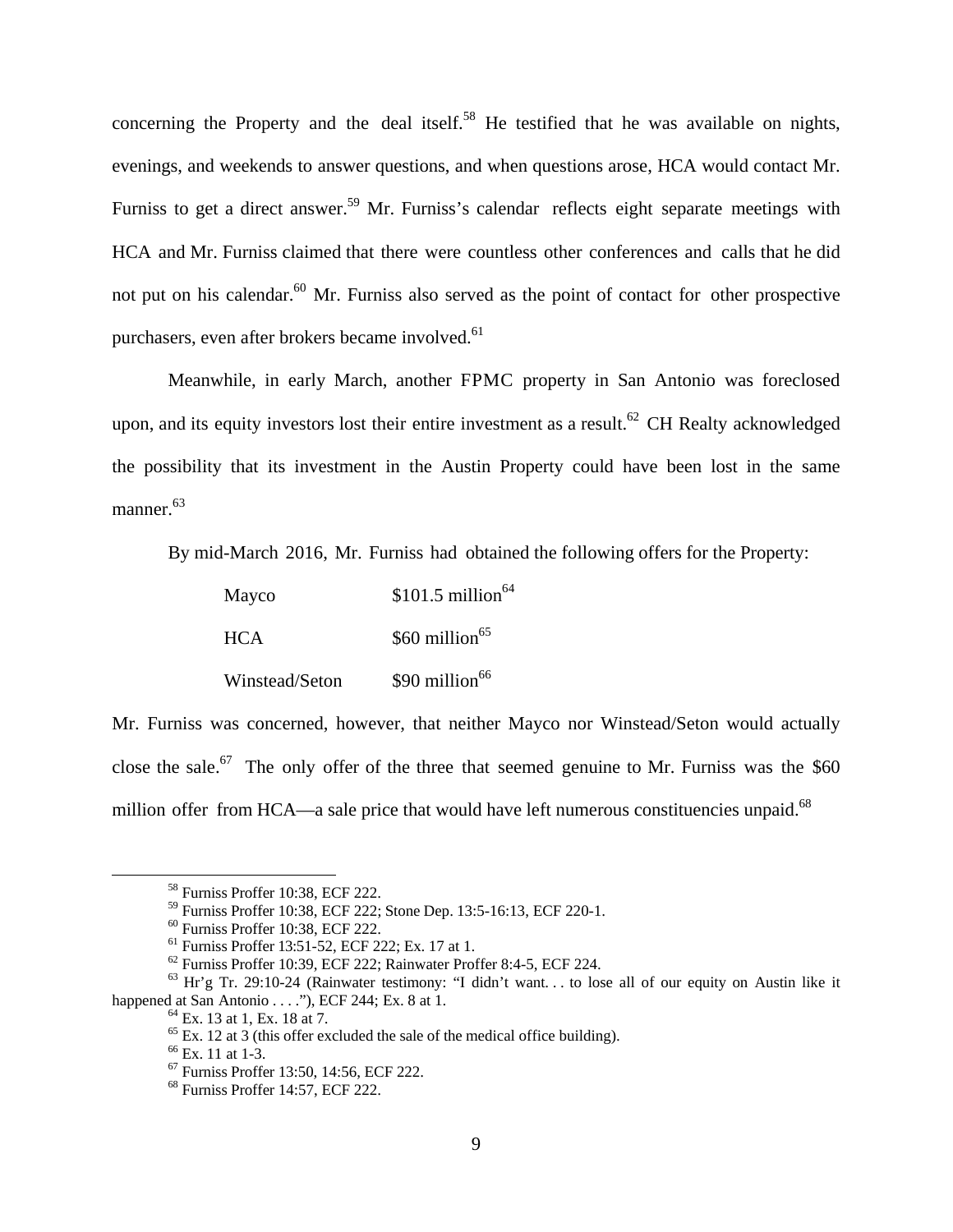#### **G. Mr. Furniss persuades HCA to increase offer to \$100 million.**

Accordingly, Mr. Furniss continued his discussions with HCA to convince them to make another offer on the Property.<sup>69</sup> During a telephone call with HCA, he "emphasized the virtues of the Property, its location, the contiguous land, and the chance to take advantage of this strategic opportunity in a growing market."<sup>70</sup> The real estate brokers employed by the Debtors were not on this telephone call between Mr. Furniss and HCA.<sup>71</sup>

On March 29, 2016, following this telephone call, HCA submitted a revised offer for \$100 million.<sup>72</sup> Mr. Stone acknowledged that "Mr. Furniss had a clear hand in causing HCA's offer to increase from \$60 [million] to \$100 [million]."<sup>73</sup> That same day, CBRE told HCA that the Debtor had selected HCA's offer to purchase the Property for \$100 million.<sup>74</sup>

Then, just two days later, the Debtor received a revised offer from Winstead/Seton for \$105 million.<sup>75</sup> But Mr. Furniss was concerned that this increased offer was not legitimate.<sup>76</sup>

# **H. A point of inflection: whether to have an auction at the risk of losing HCA's offer.**

At this point, the Debtor, Mr. Furniss, and his team at glendonTodd were faced with the difficult decision of whether to move forward with HCA at \$100 million and potentially leave a higher bid on the table, or to re-open the bidding process and risk having HCA leave the process altogether.<sup>77</sup>

 <sup>69</sup> Furniss Proffer 15:60, ECF 222.

<sup>70</sup> Furniss Proffer 15:60, ECF 222.

 $71$  Furniss Proffer 15:60, ECF 222.

 $72$  Ex. 24 at 1.

<sup>73</sup> Stone Dep. 34:3-6, ECF 220-1.

 $74$  Ex. 25 at 2.

<sup>75</sup> Furniss Proffer 15:63, ECF 222.

<sup>76</sup> Furniss Proffer 15-16:63, ECF 222.

 $^{77}$  Hr'g Tr. 159:8-160:18 (Furniss testimony: "There was a concern [HCA] would fall out of the bidding process."), 74:22-76:4 (Silverberg testimony: "Our concern was that at some point in time [HCA was] going to get frustrated and retract their offer. And, you know, this was—to us this is a lot of money."), ECF 244.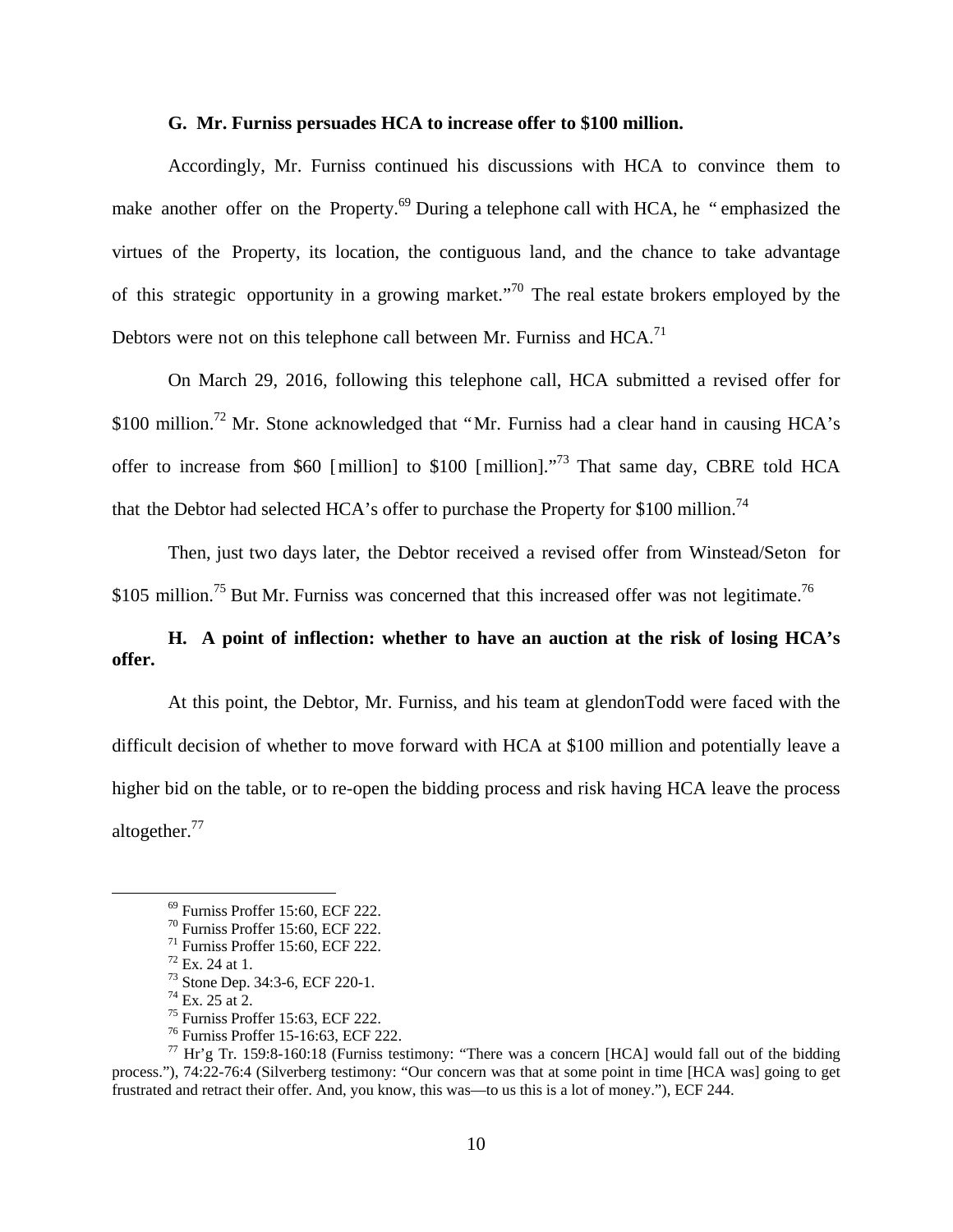Mr. Furniss believes that, had HCA dropped out of the bidding, the Debtor would have been "lucky to get \$70,75 million," and the limited partners "would have lost virtually everything."<sup>78</sup> Fearful of the result of losing their entire investment, some of the limited partners threatened to harm Mr. Furniss physically and professionally if the Debtor did not move forward with HCA's \$100 million offer.<sup>79</sup> Other limited partners characterized the potential of HCA walking away as a financial and professional "tragedy" and encouraged the Debtor to close the sale at \$100 million.<sup>80</sup> On the other hand, Mr. Rainwater, who—unlike the physician limited partners<sup>81</sup>—was experienced in real estate sale negotiations, believed that the \$100 million HCA offer should not be accepted while a \$105 million offer was on the table.<sup>82</sup>

## **I. Mr. Furniss convinces HCA to continue negotiating despite rejection of offer.**

Mr. Furniss believed that he would be able to inform HCA that the Debtor would not be moving forward with the \$100 million offer and still keep HCA at the negotiating table.<sup>83</sup> Indeed, Mr. Stone acknowledged that Mr. Furniss's professionalism and credibility throughout the sale process was a positive factor in their negotiations. <sup>84</sup> Mr. Stone characterized Mr. Furniss as the "focal point for all things related to the [FPMC] projects," that Mr. Furniss used "straight up conversation [and] direct dealings," and that Mr. Furniss was efficient in conducting negotiations.85

 <sup>78</sup> Hr'g Tr. 158:23-160:4, ECF 244.

 $79$  Hr'g Tr. 158:7-22 (Furniss testimony: "[S]ome of [the threats] were particularly vulgar in nature, some of them were physical in nature, some of them were legal in nature. . . ."), ECF 244.

<sup>80</sup> Furniss Proffer 16:65, ECF 222; Ex. 27; *see* Hr'g Tr. 76:10-12 (Silverberg testimony: "Obviously a financial tragedy, but the other reason it would be a tragedy is that we would like to work with somebody who we

<sup>&</sup>lt;sup>81</sup> Dr. Kaylen Silverberg and Dr. Thomas Vaughan testified on behalf of the limited partners who are physicians who invested money with the hope of opening a practice at the Property. Hr'g Tr. 72:11-14, 79:21-25, ECF 244.<br><sup>82</sup> Hr'g Tr. 35:15-36:11; 40:6-41:6, ECF 244.

<sup>83</sup> Furniss Proffer 17:68, ECF 222.

<sup>84</sup> Stone Dep. 11:5-25, ECF 220-1.

<sup>&</sup>lt;sup>85</sup> Stone Dep. 18:2-12, 19:11-24, ECF 220-1.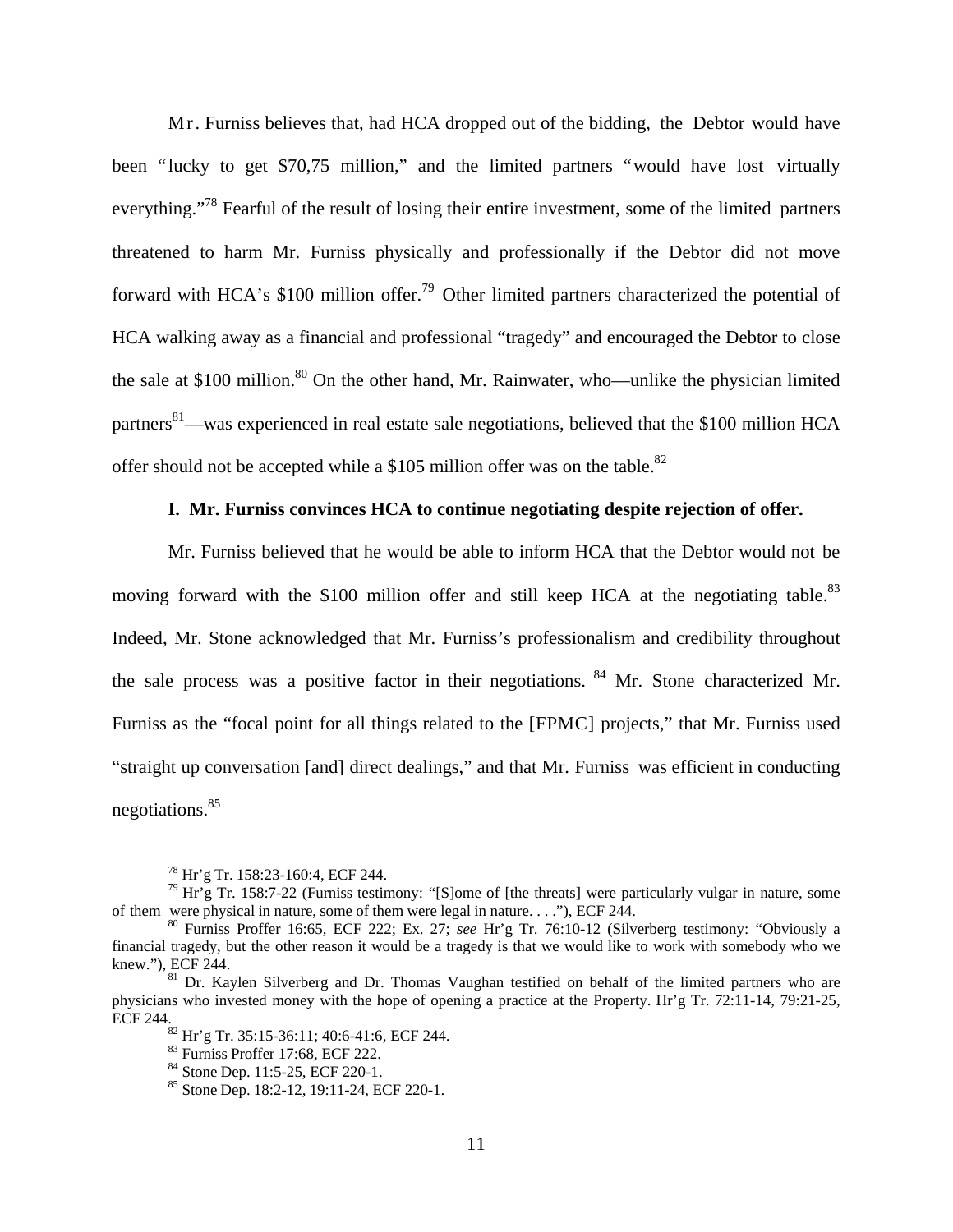Mr. Furniss "ultimately explained to HCA that the Property would not be sold" for \$100 million, and "that an auction process would be engaged in order to maximize the purchase price for all creditors and limited partners."<sup>86</sup> Mr. Stone testified that HCA was unsure whether they would continue to engage in negotiations after HCA was told that its \$100 million offer was no longer sufficient, but that Mr. Furniss persuaded HCA to stay in the negotiations.87 While HCA was not happy, Mr. Furniss's positive relationship and professionalism with HCA "allowed the process to continue in an efficient, meaningful, and deliberate manner."<sup>88</sup> Of course, as Mr. Rainwater testified, prospective purchasers will often complain when faced with the threat of an auction.<sup>89</sup>

# **J. HCA increases offer to \$115 million, but only if the Debtor agrees to take the property off the market.**

On April 6, 2016, HCA advised that it was willing to engage in an auction process on certain conditions.<sup>90</sup> Mr. Furniss and his team at glendonTodd organized a meeting with HCA (without any brokers) on April 21, 2016, where the parties discussed transaction logistics, concerns, and questions.<sup>91</sup> At the meeting, Mr. Furniss sought to negotiate a sales price of \$115 million for HCA's purchase of the property.<sup>92</sup> HCA agreed to this price, but only if the Debtor agreed to take the Property off the market. $93$ 

Between April 21, 2016 and May 4, 2016, Mr. Furniss negotiated a purchase and sale agreement, obtained necessary consents, communicated with creditors, and communicated with

 <sup>86</sup> Furniss Proffer 17:68, ECF 222; Hr'g Tr. 160:5-18, ECF 244.

<sup>87</sup> Stone Dep. 35:17-36:15, ECF 220-1.

<sup>88</sup> Furniss Proffer 17:68, ECF 222.

<sup>89</sup> Hr'g Tr. 58:20-24, ECF 244.

 $90$  Ex. 29 at 2.

 $91$  Ex. 33, Ex. 34.

<sup>92</sup> Furniss Proffer 18:74, ECF 222; Hr'g Tr. 86:20-87:4, ECF 244.

<sup>93</sup> Hr'g Tr. 152:20-23, ECF 244.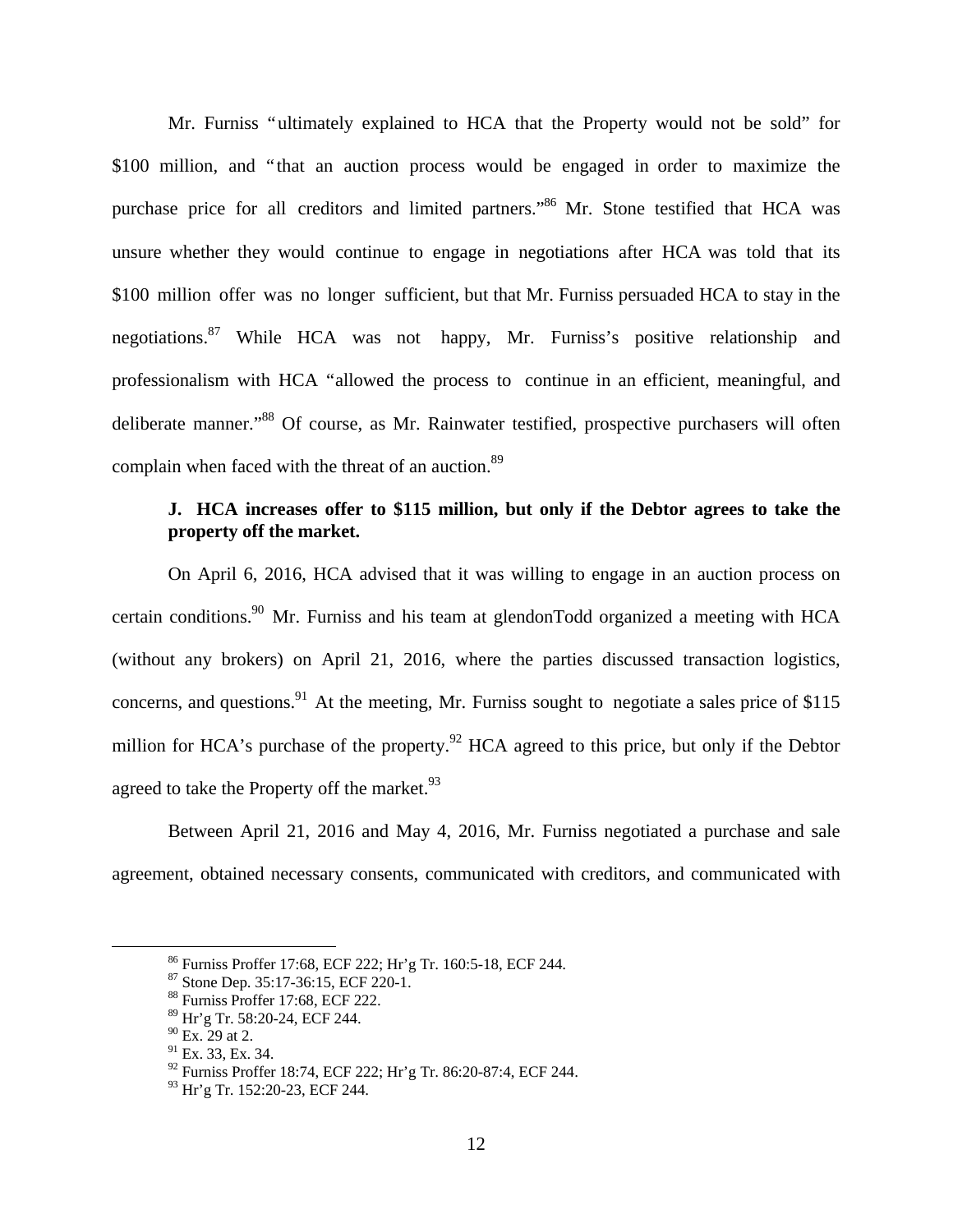the owners of the General Partner and limited partners to close the deal with HCA.<sup>94</sup> Mr. Stone testified that Mr. Furniss was instrumental in helping HCA increase its offer to \$115 million.<sup>95</sup> CH Realty consented to the sale to HCA for \$115 million on May 4, 2016.<sup>96</sup>

## **K. The parties provide conflicting testimony regarding the complexity of the sale.**

Mr. Stone testified that he had experience with more than 20 transactions involving the purchase and sale of hospital facilities, and that he generally considered them complex transactions.<sup>97</sup> Then he suggested that this transaction was no more complex than an ordinary real estate transaction because the facility was not yet operating.<sup>98</sup> But he later agreed, in response to leading questions, that this sale was complex because there were multiple bidders, a bankruptcy, and the price was over  $$100$  million.<sup>99</sup> Mr. Furniss described the transaction as "complex," and that the bankruptcy "further complicated" the transaction.<sup>100</sup> He also stated that the narrow use of the property narrowed the number of potential purchasers, but he did not explain how fewer buyers would complicate the transaction.<sup>101</sup> Mr. Rainwater, on the other hand, testified consistently with Mr. Stone's initial testimony by stating that selling a vacant building is not complicated.102

#### **L. The sale to HCA is approved.**

On May 10, 2016, the Debtor filed a motion to sell the Property to HCA for \$115 million.<sup>103</sup> It is unusual to sell property in bankruptcy cases without an auction when there are

<sup>&</sup>lt;sup>94</sup> Furniss Proffer 18-19:74, ECF 222.

<sup>95</sup> Stone Dep. 43:7-13, ECF 220-1.

 $96$  Ex. 36 at 44.

<sup>97</sup> Stone Dep. 8:7-24, ECF 220-1.

<sup>98</sup> Stone Dep. 8:25-9:5, ECF 220-1.

<sup>&</sup>lt;sup>99</sup> Stone Dep. 9:11-25, 10:4-16, ECF 220-1.<br><sup>100</sup> Furniss Proffer 8:30, ECF 222.

<sup>&</sup>lt;sup>101</sup> Furniss Proffer 8:30, ECF 222.<br><sup>102</sup> Hr'g Tr. 63:14-21, ECF 244.<br><sup>103</sup> Ex. 67.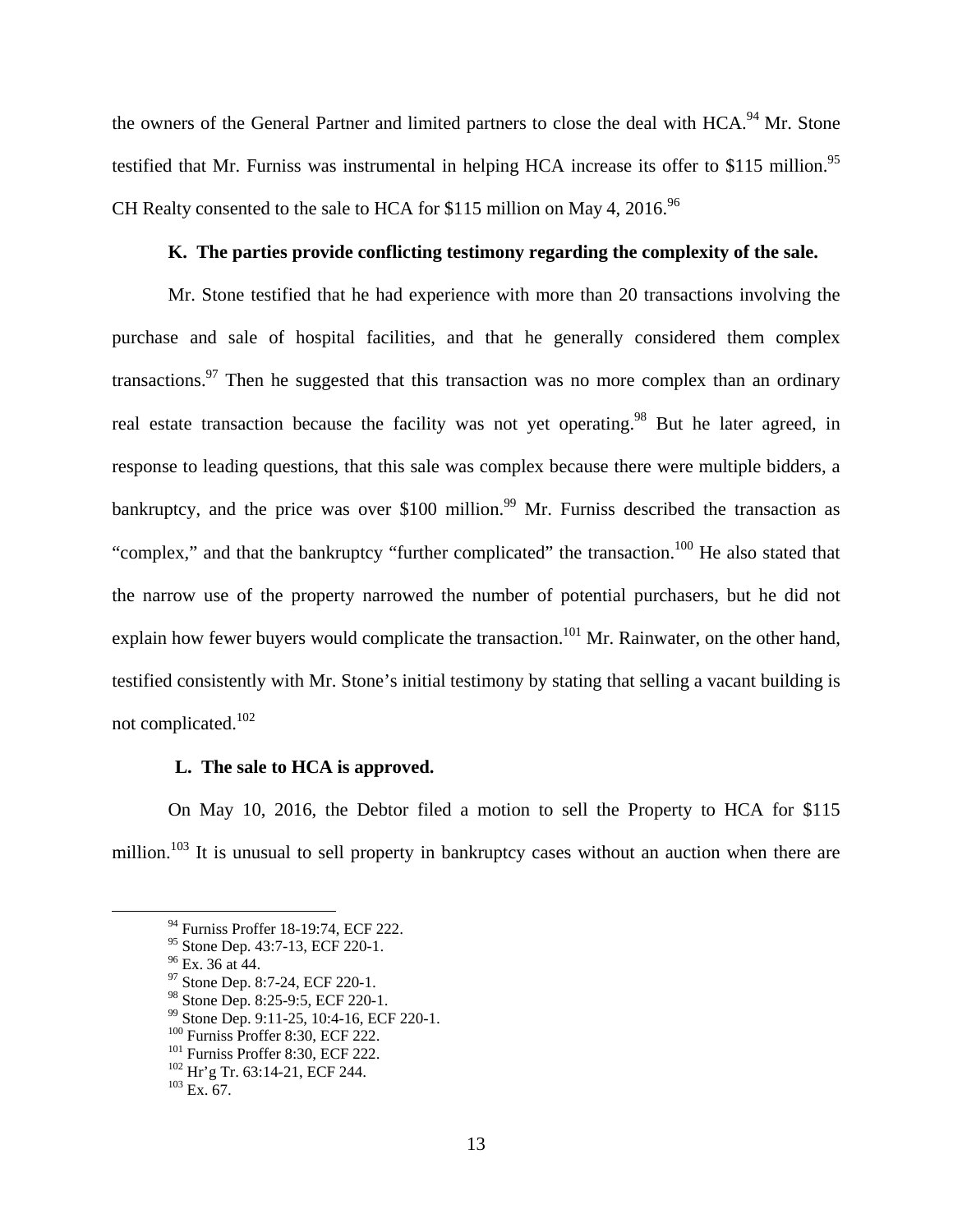multiple interested bidders, simply because an auction is usually the best way to encourage those bidders to increase the ultimate purchase price.<sup>104</sup> Recently, an auction conducted in bankruptcy court for a limited partnership interest drew bids that more than doubled the starting bid.<sup>105</sup> In fact, after receipt of the HCA \$115 million offer, the Debtor received notice of an intent by another bidder to make a higher offer.<sup>106</sup> Even after being informed about the possibility of a higher offer, the limited partners nonetheless approved the HCA sale.<sup>107</sup> Since the creditors were being paid in full, and the Debtor's owners approved the transaction in accordance with the Debtor's governance structure, the motion to sell the property to HCA was approved on May 17,  $2016.<sup>108</sup>$ 

### **M. The deal was praised by brokers and limited partners**.

Harry Lake—the CEO of one of the brokers retained by the Debtor and holder of a small limited partnership interest in the Debtor—described the efforts of the glendonTodd team as an "amazing accomplishment."<sup>109</sup> He further described the efforts by Mr. Furniss and Ms. Hatcher by stating, "you two are machines and your leadership on this was amazing."<sup>110</sup> In a subsequent email, Mr. Lake characterized the efforts of the glendonTodd team as "heroic" and stated that "[t]he investors are going to be very excited once [the sale] is official."<sup>111</sup> On

 <sup>104</sup> Kelly E. Porcelli, *Finality of Section 363 Sales in the Face of an Upset Bid*, 24 AM. BANKR. INST. L. REV. 497, 498 n.4 (2016) (citing Richard G. Mason & Saish R. Setty, *Bidding Procedures—Stalking-Horse Protections and Collusion*, LAWRENCE P. KING AND CHARLES SELIGSON WORKSHOP ON BANKRUPTCY & BUSINESS REORGANIZATION 2013 299, 300 (2013), http://www.weil.com/~/media/files/pdfs/363salestopics.pdf (discussing trend toward asset sales in bankruptcy and noting "a competitive auction allows the debtor and its creditors to test the market and obtain a sale price that is potentially higher than what could be obtained through other means."). <sup>105</sup> *In re Davila*, No. 10-11776 (Bankr. W.D. Tex. hr'g held Jan. 6, 2017) (Davis, J.), ECF 35, 46. The

trustee's motion proposed to sell the property for \$20,000 or to the highest bidder at an auction. The highest bid at the end of the auction was \$58,500.<br>  $^{106}$  Ex. 67 at 5.<br>  $^{107}$  Ex. 67 at 5.<br>  $^{108}$  Ex. 39.<br>  $^{109}$  Ex. 40 at 2.

 $^{110}$  Ex. 40 at 2.<br> $^{111}$  Ex. 41 at 1.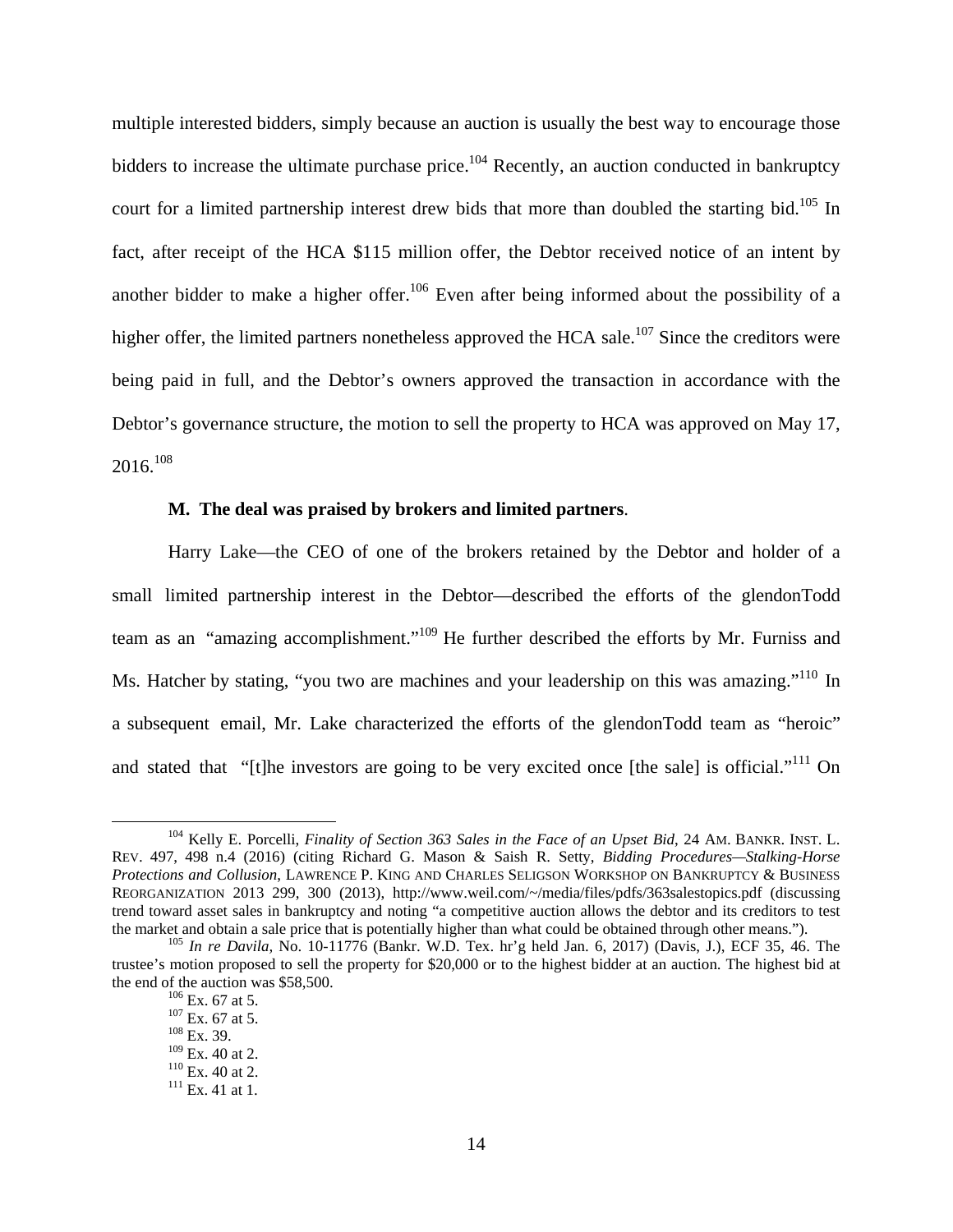May 18, 2016, a representative from CH Realty described the closing as "outstanding" and congratulated Mr. Furniss.<sup>112</sup>

On the other hand, it is quite customary to exchange laudatory and congratulatory messages after a successful closing.

Mr. Stone testified that there was no one more important to the sale process than Mr. Furniss,<sup>113</sup> and that without Mr. Furniss's involvement, a deal may have never been reached for the Property.<sup>114</sup> Mr. Stone agreed that Mr. Furniss had a diverse knowledge base relating to the Property, the sale, and the structure, that Mr. Furniss was available on nights and weekends, and that Mr. Furniss was a formidable negotiator.<sup>115</sup> As stated above, Mr. Stone described Mr. Furniss as the "focal point" for all things relating to the Property.<sup>116</sup> During the negotiation period, Mr. Stone acknowledged that he would have routine calls with Mr. Furniss (sometimes multiple calls each day), and that those calls were more often with only Mr. Furniss, and did not include brokers or attorneys.<sup>117</sup> Indeed, Mr. Stone characterized the number of discussions he had with CBRE as "a handful," had never heard of KOA, and did not remember ever speaking to KOA.<sup>118</sup>

On the other hand, when asked to agree with the praise in favor of Mr. Furniss offered by Mr. Lake, Mr. Stone said this: "I believe he was consistent and supportive of the process, and instrumental to getting the transaction done. Whether he had all of these other superlatives, I don't know."119 Mr. Stone's deposition statements indicate that he perceived that Mr. Furniss

<sup>&</sup>lt;sup>112</sup> Ex. 43.<br>
<sup>113</sup> Stone Dep. 60:12-17, ECF 220-1.<br>
<sup>114</sup> Stone Dep. 30:9-12, ECF 220-1.<br>
<sup>115</sup> Stone Dep. 13:2-14:6, ECF 220-1.<br>
<sup>116</sup> Stone Dep. 18:8-12, ECF 220-1.<br>
<sup>117</sup> Stone Dep. 22:15-23:1, ECF 220-1.<br>
<sup>117</sup> Stone

<sup>119</sup> Stone Dep. 45:10-46:14, ECF 220-1.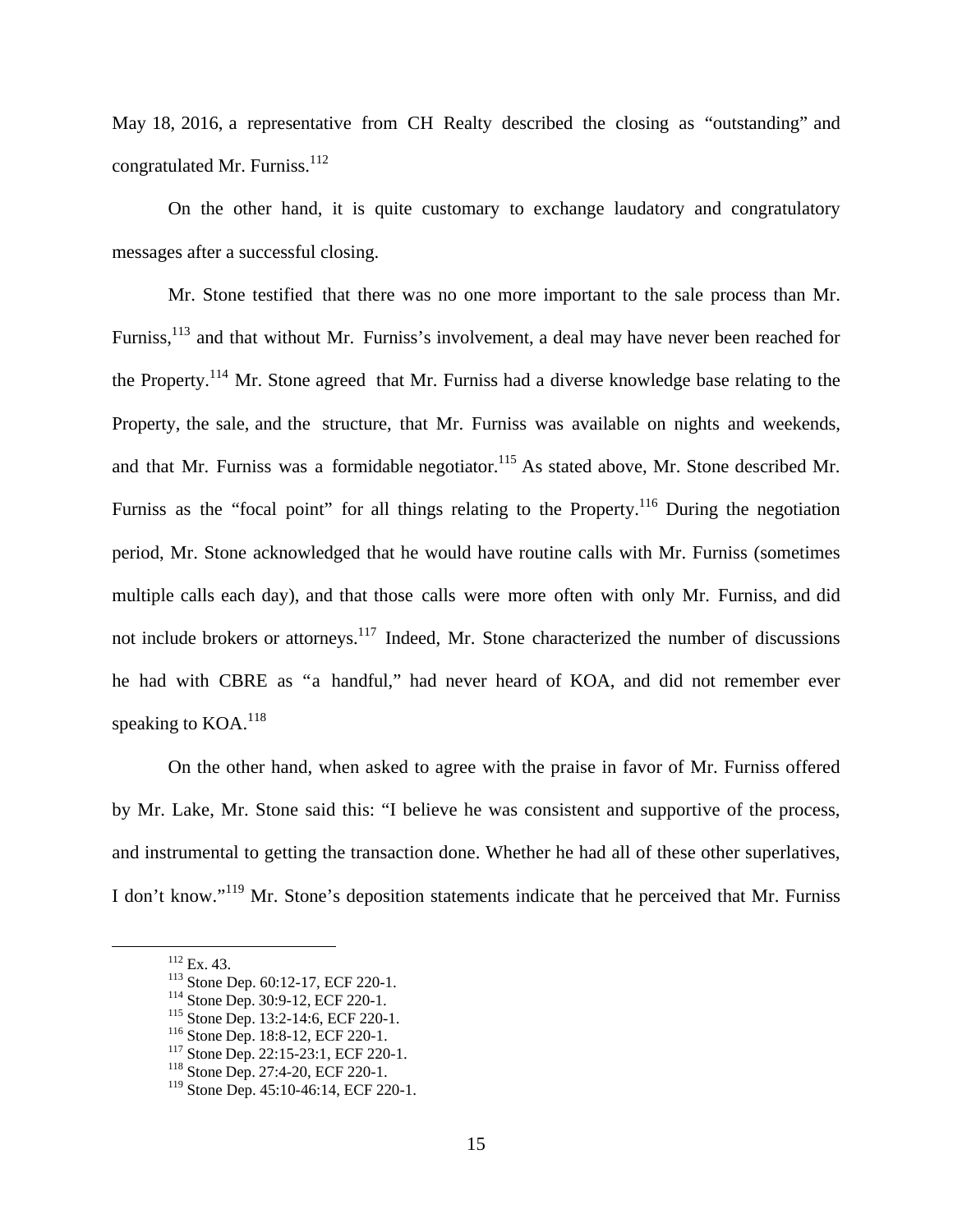worked in a professional manner,<sup>120</sup> and was a very good negotiator,<sup>121</sup> but that the efforts invested by Mr. Furniss were typical of what would be expected by someone in Mr. Furniss's position.122

### **N. Evaluations of the sale.**

In this case, 100% of secured creditors have been paid in full, 100% of unsecured creditors have been paid in full, 100% of the equity owners received a full return on their investment, and the equity holders will receive approximately 1.47 times the money they invested in less than three years (even after accounting for NRG's substantial contribution expenses).<sup>123</sup>

As proof of benefit, NRG points out that the ultimate purchase price of \$115 million is \$20 million higher than the \$95 million offer identified in the September 2015 letter of intent with MedEquities.<sup>124</sup> If the MedEquities offer had been accepted, "the limited partners would have received almost no return on their investment."<sup>125</sup> Specifically, argues NRG, CH Realty would have received a total of \$13,880,863 for their investment of \$13.5 million.<sup>126</sup> However, with the sale price of \$115 million, CH Realty will receive approximately  $$19,838,405$ <sup>127</sup> The other limited partners will likewise benefit from the higher sale price for the Property.<sup>128</sup> This result is also better than the result in *In re FPMC San Antonio Realty Partners*<sup>129</sup> case, where

<sup>&</sup>lt;sup>120</sup> Stone Dep. 19:11-20:3, ECF 220-1.<br>
<sup>121</sup> Stone Dep. 13:10-12, ECF 220-1.<br>
<sup>122</sup> Stone Dep. 50:19-52:16, ECF 220-1.<br>
<sup>123</sup> Furniss Proffer 2:4, 20:81, ECF 222; Hr'g Tr. 47:2-24, ECF 244.<br>
<sup>124</sup> Furniss Proffer 21-22:

<sup>129</sup> *In re FPMC San Antonio Realty Partners, LP,* No. 15-52462 (Bankr. W.D. Tex. filed Oct. 6, 2015) (Gargotta, J.).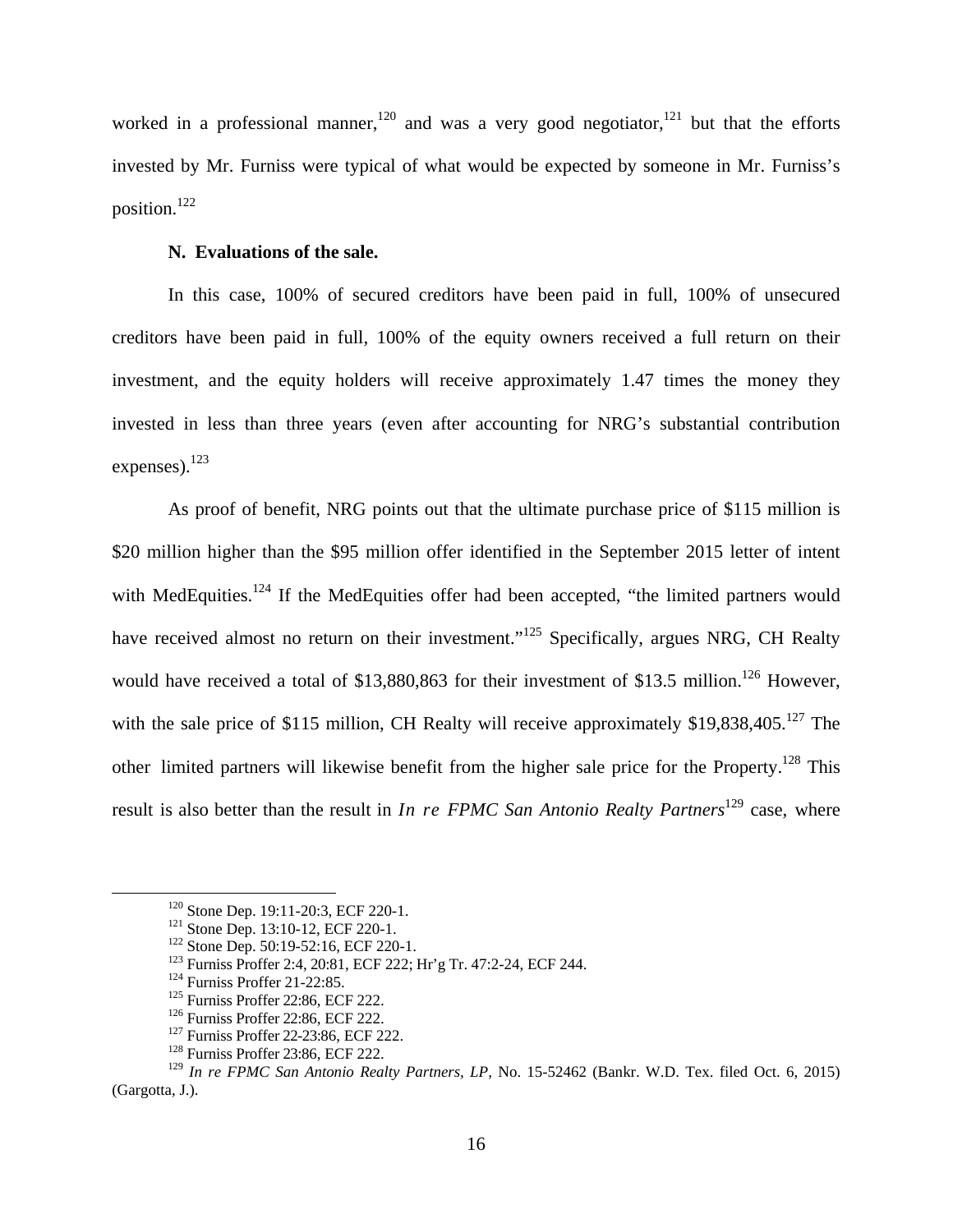the property was foreclosed upon and there was little, if any, recovery for the unsecured creditors and no recovery for the equity holders.<sup>130</sup>

On the other hand, Mr. Rainwater testified that when CH Realty made the initial investment, it expected to achieve a return of 2.8 to 3 times its investment, instead of the 1.47 times investment actually achieved.<sup>131</sup> He further testified that he believes NRG might have achieved a better return if Mr. Furniss had removed the NRG affiliate that was not paying rent, installed a paying tenant, and then held the Property for a few years before selling it.<sup>132</sup> And he testified that the 1.4 times investment achieved was an average result when compared with the results achieved by the other 59 properties held by the more than \$3 billion fund of which the CH Realty's investment in the Debtor was a part.<sup>133</sup>

If the Application is not granted, the \$2.875 million will be paid to the limited partners and the General Partner under the last tranche of the Limited Partnership Agreement waterfall.<sup>134</sup> The limited partners' portion of the \$2.875 million would be \$1.725 million and CH Realty's portion of that  $(45%)$  would be \$776,250.<sup>135</sup>

If the Application is granted, the limited partners will not receive the amounts they would have otherwise received under the Limited Partnership Agreement.<sup>136</sup> The General Partner has already received approximately \$4 million in pre-petition fees and approximately another \$4 million in post-petition distributions.<sup>137</sup>

<sup>&</sup>lt;sup>130</sup> Furniss Proffer 20:81, ECF 222.<br><sup>131</sup> Rainwater Proffer 4:11-14, ECF 224. 132 Rainwater Proffer 7:21-8:2, ECF 224. Mr. Furniss disagreed with this, stating that it reflected Mr. Rainwater's "naiveté" about the healthcare industry and suggested that Mr. Rainwater did not understand the "nuances." However, he never explained what those nuances were. Hr'g Tr. 105:4-16, ECF 244.<br>
<sup>133</sup> Rainwater Proffer 3:22-4:2, 5:13-6:2, ECF 224.<br>
<sup>134</sup> Hr'g Tr. 118:16-120:4, ECF 244.<br>
<sup>135</sup> Rainwater Proffer 5:13-22, ECF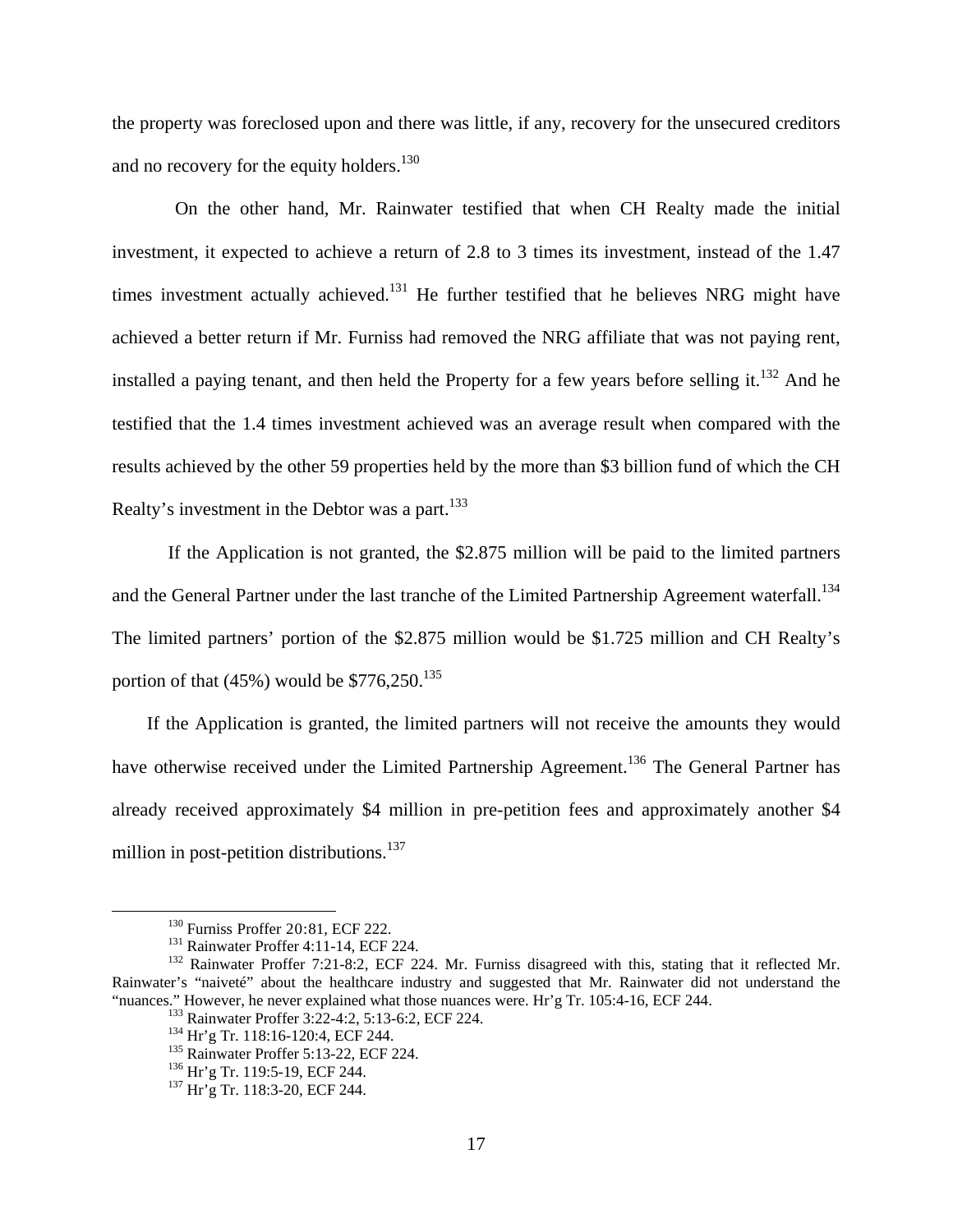## **O. Documenting NRG's "expense."**

 On June 29, 2016, glendonTodd submitted an invoice to NRG totaling \$2.875 million for "Services Rendered Per Agreement" (the "Invoice").<sup>138</sup> No other description or itemization of those services is included in the Invoice. Mr. Furniss has not calculated how many hours he spent in connection with the services referenced in the Invoice.<sup>139</sup> The agreement refers to two written consents executed by NRG's owners in June 2016 purporting to affirm earlier "written and verbal agreements."<sup>140</sup> There are no earlier written agreements.<sup>141</sup> The consents were prepared by in-house counsel for glendonTodd after the sale of the Property in this case and the sale of two other FPMC properties (one in Fort Worth and one in Dallas).<sup>142</sup> The consents "authorize" Mr. Furniss to file substantial contribution claims for \$5 million in "expenses" and assign certain arbitrary percentages based on the sale prices of the three assets to achieve that total.<sup>143</sup> The percentage assigned to the Austin Property was 2.5% of the sales price, which equals \$2.875 million.<sup>144</sup> Mr. Furniss testified that if the substantial contribution claims recover less than the amounts authorized in the consents, NRG will look to the General Partner for the difference.<sup>145</sup>

On July 26, 2016, NRG filed the Application, attaching the \$2.875 million invoice and a declaration by Mr. Furniss in support.<sup>146</sup> Mr. Furniss never asked the limited partners for their consent to file the Application even though he had multiple opportunities to do so during the numerous investor calls he organized and led from January 2016 until the sale.<sup>147</sup> Further, Mr.

 $^{138}$  Ex. 46.<br> $^{139}$  Hr'g Tr. 109:18-20, ECF 244.

<sup>&</sup>lt;sup>140</sup> See Ex. 44, Ex. 122.<br>
<sup>141</sup> Hr'g Tr. 136:17-20.<br>
<sup>142</sup> Hr'g Tr. 140:15-17; Ex. 44, 122.<br>
<sup>142</sup> Ex. 44 at 1-2; Ex. 122 at 1-2.<br>
<sup>144</sup> Ex. 44 at 1-2.<br>
<sup>144</sup> Ex. 44 at 1-2.<br>
<sup>145</sup> Hr'g Tr. 142:8-12, ECF 244.<br>
<sup>146</sup> App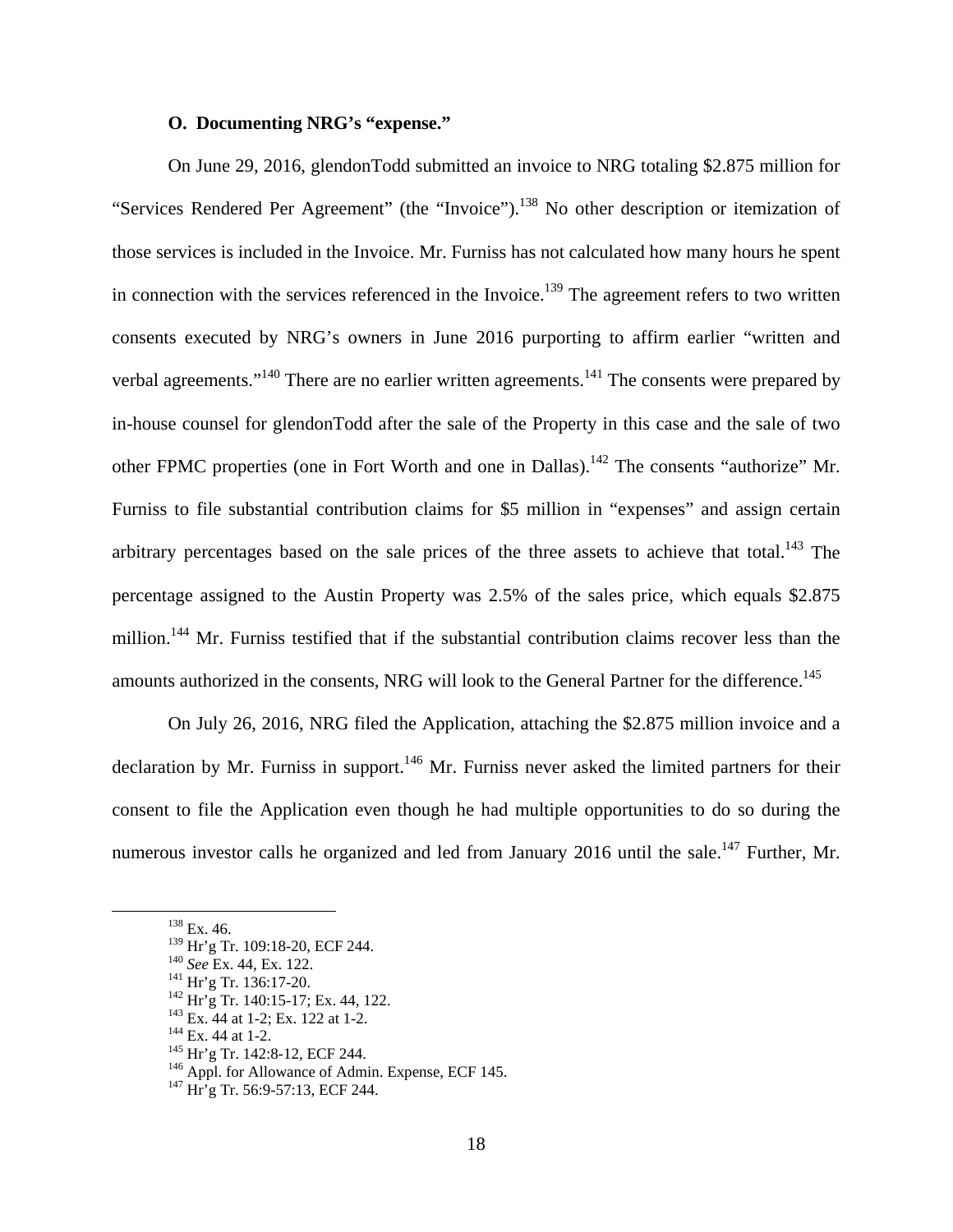Furniss did not even notify all the limited partners of the filing of the Application.<sup>148</sup> The first conversation that the Debtor's counsel had with anyone about the Application was with Arthur Stewart, an in-house lawyer with glendonTodd, after the sale.<sup>149</sup>

## **II. ANALYSIS**

# **A. Bankruptcy courts have broad discretion in ruling on substantial contribution requests.**

CH Realty and NRG have both argued that the seven-factor test promulgated in *In re Mirant Corporation*<sup>150</sup> should govern whether granting a substantial contribution claim is appropriate. Unsurprisingly, they reach opposite conclusions about the result compelled by application of the seven factors, likely because the seven factors were drawn from cases with facts very different from the facts of this case.

Here, a substantial contribution award is sought for activities engaged in by the person responsible for discharging the duties of the debtor in possession. In most of the published cases, someone who is not a case fiduciary seeks a substantial contribution award for engaging in activities that benefited the case.<sup>151</sup> The Fifth Circuit has recognized that the policy aim of this provision is to incent parties to participate in the reorganization process,  $152$  and case fiduciaries should need no extra incentives to fulfill their fiduciary duties.

But a safer place to start, before getting to multi-factor tests or policy, is with the language of the statute and Fifth Circuit cases interpreting the statute. The statute provides that a

<sup>&</sup>lt;sup>148</sup> Hr'g Tr. 114:9-15, ECF 244.<br><sup>149</sup> Hr'g Tr. 167:23-168:22, ECF 244.

<sup>&</sup>lt;sup>150</sup> In re Mirant Corp., 354 B.R. 113, 131-34 (Bankr. N.D. Tex. 2006).<br><sup>151</sup> See, e.g., In re DP Partners Ltd., 106 F.3d 667, 670 (5th Cir. 1997) (award sought by creditor); In re *Energy Partners, Ltd.,* 422 B.R. 68, 71 (Bankr. S.D. Tex. 2009) (award sought by an equity holder); *In re Gen. Electrodynamics Corp*., 368 B.R. 543, 547 and 554-55 (Bankr. N.D. Tex. 2007) (awarding a substantial contribution to an unsecured creditor). The exception is *In re Am. Plumbing & Mech., Inc*., 327 B.R. 273, 276 (Bankr. W.D. Tex. 2005) (reviewing applications for substantial contributions filed by the debtors' founders and an indenture trustee). 152 *In re Consol. Bancshares Inc.,* 785 F.2d 1249, 1253 (5th Cir. 1986).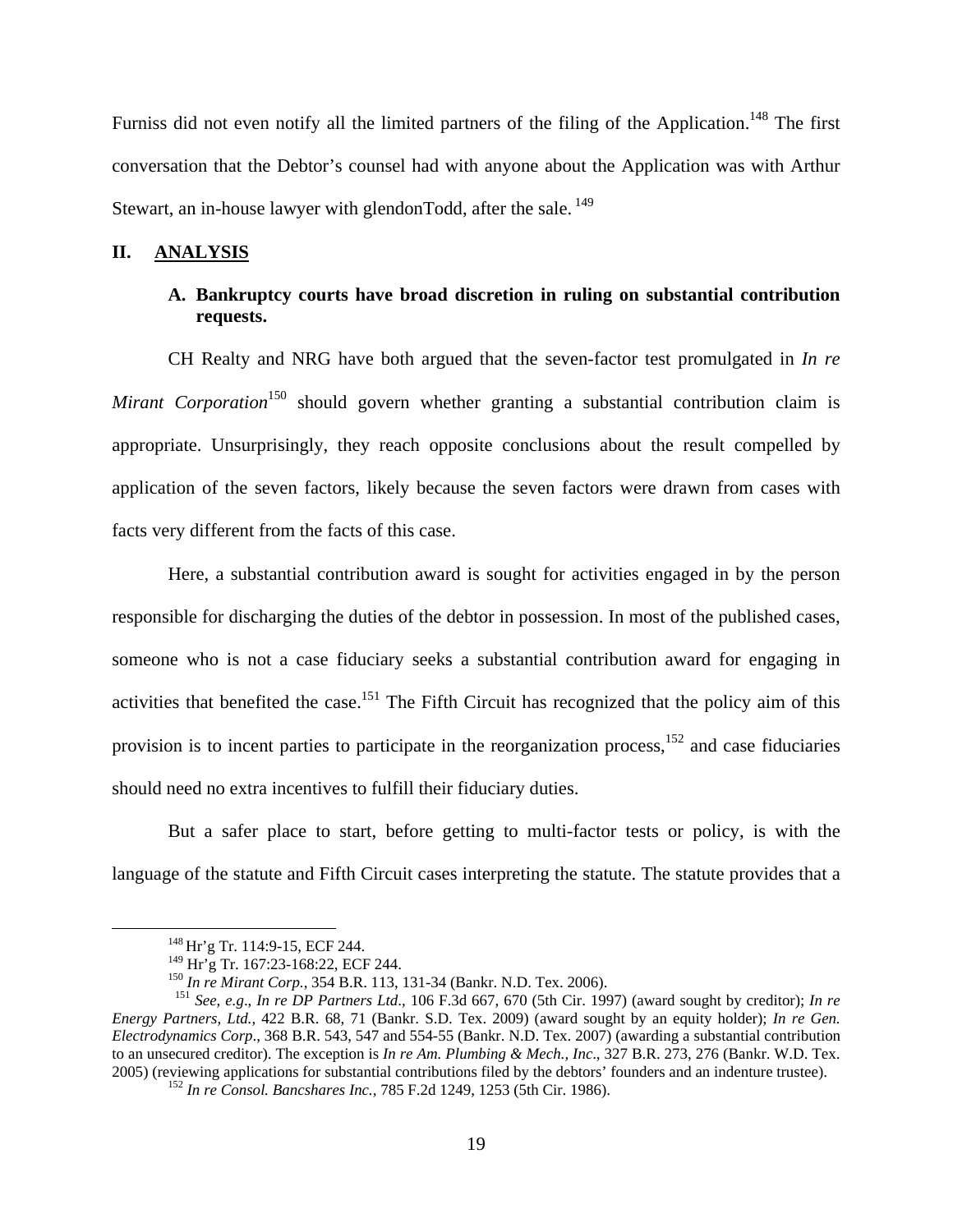creditor, indenture trustee, or an equity security holder that has made a "substantial contribution" to a chapter 11 case can recover its "actual, necessary expenses."<sup>153</sup> It cannot be disputed that NRG is a creditor of the Debtor.<sup>154</sup> What is in dispute is whether the fee sought by NRG in order to pay glendonTodd was an "actual, necessary" expense and whether a "substantial contribution" has been made.

The Fifth Circuit has ruled twice on this statutory provision in published cases.<sup>155</sup> In *In re Consolidated Bancshares*, a group of shareholders sought a substantial contribution award, to recover for attorney fees they incurred, for their pursuit of a derivative action, and their activities in connection with confirmation.156 The Fifth Circuit stated that "[t]he question of substantial contribution is one of fact."<sup>157</sup> The Fifth Circuit also noted that bankruptcy courts have broad discretion in determining attorney fee awards.<sup>158</sup> The Fifth Circuit went on to rule that the bankruptcy court did not abuse its discretion in ascribing a "minimal" value to the derivative suit, and in finding that the actions of the group in connection with the confirmation proceedings were duplicative of the efforts of the official equity security committee.<sup>159</sup>

The Fifth Circuit's second published case, *In re DP Partners*, affirmed that bankruptcy courts have broad discretion in ruling on substantial contribution requests.<sup>160</sup> The Fifth Circuit went on to suggest that, in exercising that discretion, bankruptcy courts should (i) measure

<sup>&</sup>lt;sup>153</sup> 11 U.S.C. § 503(b)(3)(D).<br><sup>154</sup> Although CH Realty initially argued NRG's status as a "true creditor," CH Realty Obj. 16-17, ECF 212, NRG's position as a creditor is supported by the record. *See* Ex. 57 at 5; Ex. 58 at 15; Ex. 126 (support for NRG's claim). 155 In an unpublished case, the Fifth Circuit granted an award to a creditor that proposed a plan that

prompted the debtor to improve the payout proposed in the debtor's plan. *In re Bodin Concrete, L.P.*, 616 F. App'x

<sup>&</sup>lt;sup>156</sup> *In re Consol. Bancshares Inc.,* 785 F. 2d 1249, 1252 (5th Cir. 1986).<br><sup>157</sup> *Id.* at 1253.<br><sup>158</sup> *Id.* at 1252.<br><sup>159</sup> *Id.* at 1253-54.

<sup>&</sup>lt;sup>160</sup> *In re DP Partners*, 106 F. 3d 667, 673-74 (5th Cir. 1997).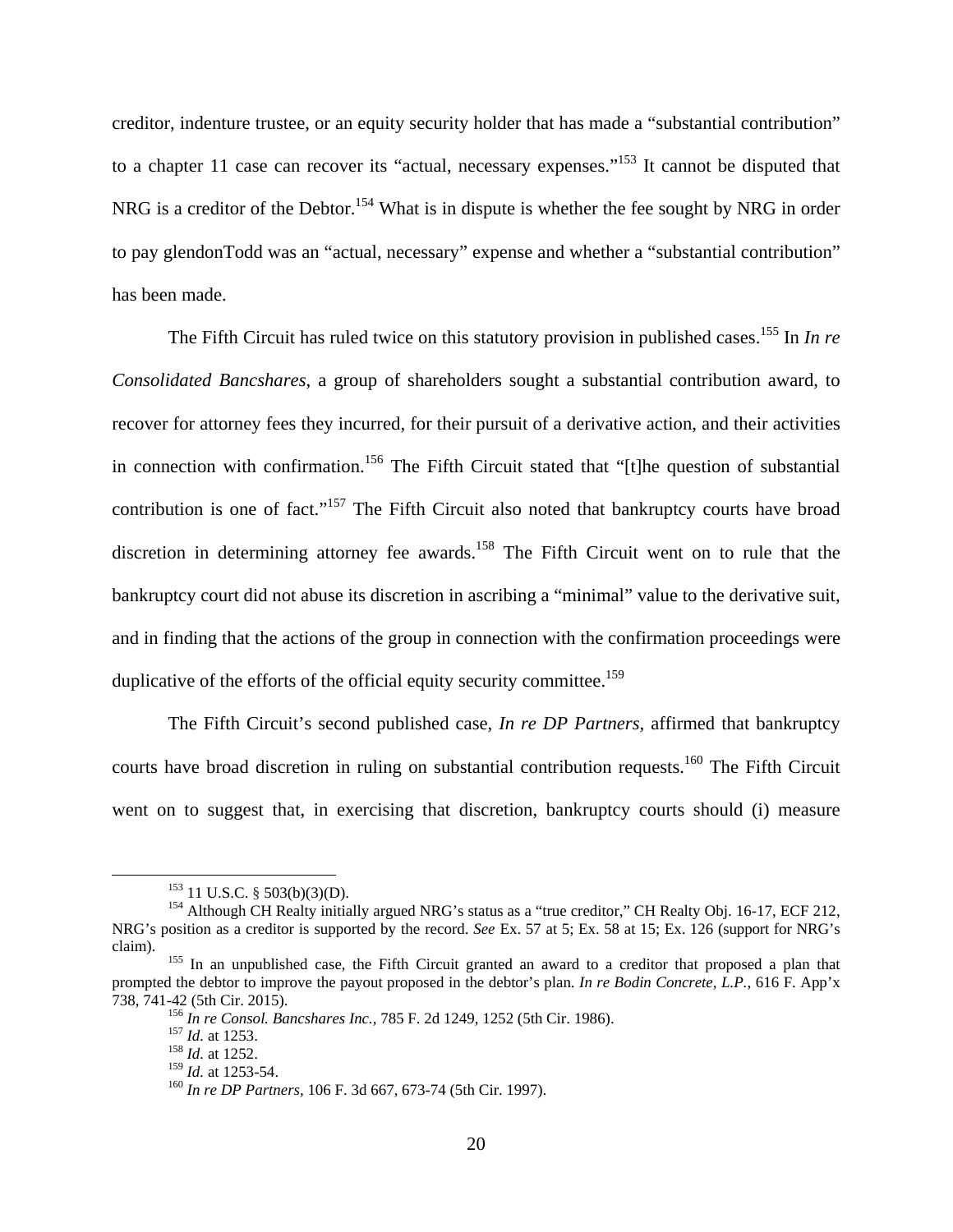whether the contribution is "considerable in amount, value, or worth,"<sup>161</sup> and (ii) "weigh the cost of the claimed fees and expenses against the benefits conferred upon the estate."162

And although the word "contribution" would seem to suggest a focus on result as opposed to effort, this court and others have stated that substantial contribution awards should not be made for services that are merely "routine" or "expected."163 In *In re American Plumbing and Mechanical, Inc.*, the court found that the activities of the lawyers representing the company's founders in negotiating key reorganization documents were not a substantial contribution, because "negotiating is an expected and routine activity in Chapter 11 cases.  $\lfloor$ <sup>164</sup>

# **B. NRG did not carry its burden of showing that the contribution was "substantial."**

That NRG had the burden is not in doubt*.* 165 The parties appropriately provided evidence both on what glendonTodd did, as well as on what resulted from those activities. In measuring whether the activities undertaken by glendonTodd in general, and Mr. Furniss in particular, rose

 <sup>161</sup> *In re DP Partners,* 106 F. 3d 667, 673 (5th Cir. 1997) (quoting WEBSTER'S THIRD NEW INTERNATIONAL DICTIONARY 2280 (4th ed.1976)).<br><sup>162</sup> *Id*. The clearest rule courts have settled on is that expected or routine activities in a Chapter

<sup>11</sup> case do not constitute substantial contribution. *See, e.g., In re The Columbia Gas Sys., Inc.*, 224 B.R. 540, 548 (Bankr.D.Del.1998). By the same token, expected or routine activities in the guise of extensive or active participation also cannot establish substantial contribution. *See Granite Partners*, 213 B.R. at 445 (citing cases). The efforts and activities of the applicant or its attorney may be admirable, excellent, or done with professionalism, but that cannot elevate expected or routine activities to the level of substantial contribution. *See Columbia Gas,* 224 B.R. at 555 ("admirable"); *Granite Partners,* 213 B.R. at 450 ("excellent"); *Baldwin–United,* 79 B.R. at 341 ("professionalism").

*In re Am. Plumbing & Mech., Inc., 327 B.R. 273, 283 (Bankr. W.D. Tex. 2005).*<br><sup>164</sup> *Id.* at 291.<br><sup>165</sup> *In re TransAmerican Nat. Gas. Corp.*, 978 F.2d 1409, 1416 (5th Cir. 1992)(party seeking administrative expense claim has burden); *In re Tropicana Entm't LLC,* 498 F. App'x 150, 152 (3d Cir. 2012) ("[T]he party seeking [a substantial contribution claim] bears the burden of proving to the Bankruptcy Court that it is so entitled."); *Am. Plumbing & Mech., Inc.*, 327 B.R. at 279 ("The applicant must prove by a preponderance of the evidence that he rendered a substantial contribution."); *In re Canton Jubilee, Inc*., 253 B.R. 770, 775 (Bankr. E.D. Tex. 2000) (same); *In re Am. 3001 Telecomm., Inc*., 79 B.R. 271, 273 (Bankr. N.D. Tex. 1987) ("The burden of proof of substantial benefit to the estate is squarely on the party claiming the expense.").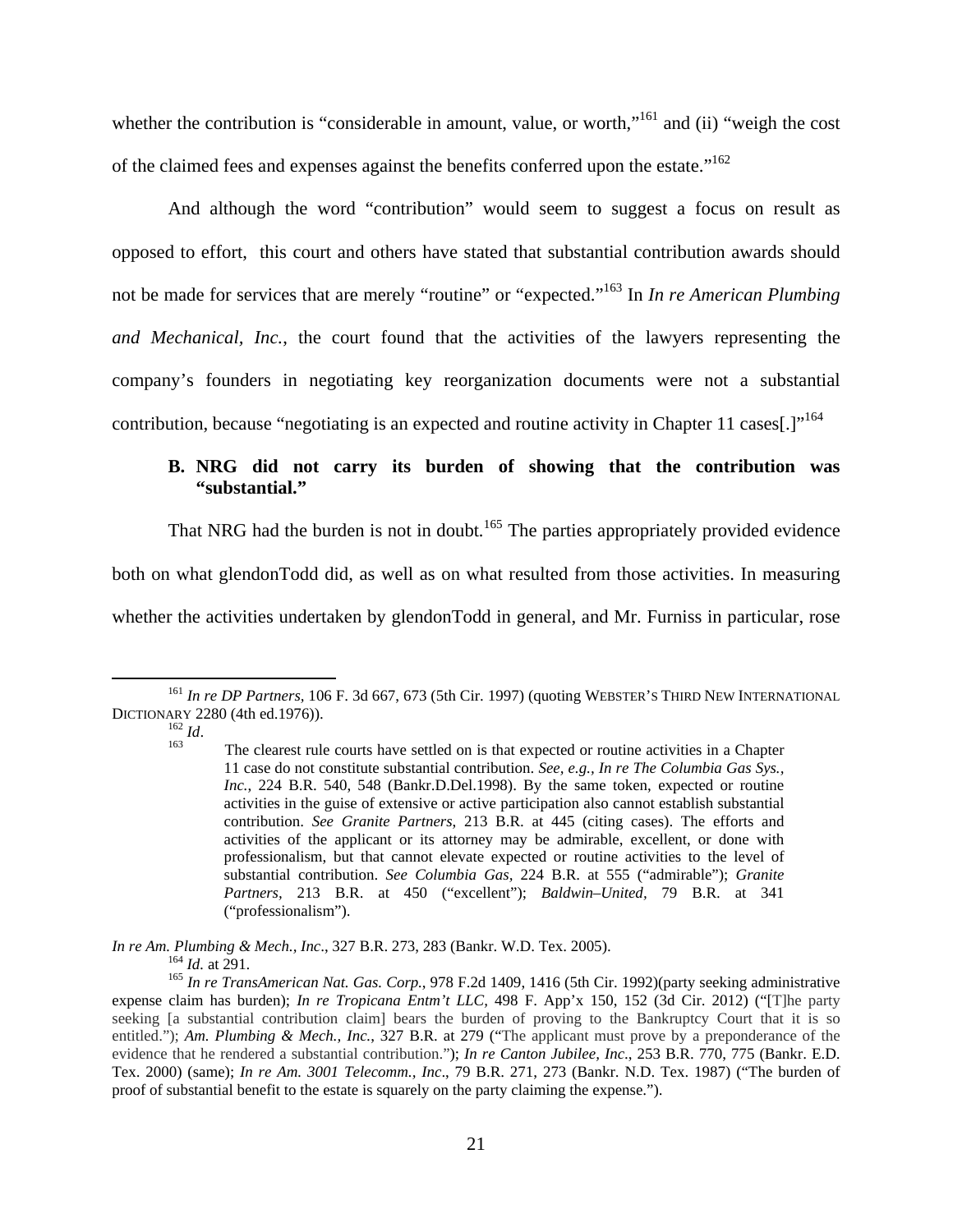above the expected or routine, the standard to apply is not the standard applicable to an interested creditor or indenture trustee, the more typical substantial contribution applicants. Rather, the standard must be that applicable to a fiduciary, and this is an exacting standard.<sup>166</sup> At a minimum, when faced with the potential of a motion to lift stay by Frost Bank, Mr. Furniss should have attempted to pursue a prompt sale at the best price available.

Mr. Stone spoke some to the efforts engaged in by Mr. Furniss, but this testimony came in by deposition excerpt, and was mixed. For the most part Mr. Stone affirmed that Mr. Furniss was the point of contact for the Debtor, and that he worked diligently and professionally.<sup>167</sup> However, he also testified that Mr. Furniss's efforts were neither extraordinary nor unusual.<sup>168</sup> Mr. Furniss testified that he did more than the brokers in that he "identified potential purchasers. . . brought them into conversations; [glendonTodd] did 100% of the negotiation; we managed the process; we negotiated the purchase agreements and closed the transaction."<sup>169</sup> There is no doubt that Mr. Furniss engaged in these activities, and did so proficiently. But these are all steps that are routine and expected when pursuing and closing a sale.

*Meinhard v. Salmon*, 249 N.Y. 458, 463-64 (N.Y. 1928).<br><sup>167</sup> Stone Dep. 19:11-24, 29:13-20, ECF 220-1.<br><sup>168</sup> Stone Dep. 50:8-15, 50:19-52:16, ECF 220-1.

<sup>&</sup>lt;sup>166</sup> Joint adventurers, like copartners, owe to one another, while the enterprise continues, the duty of the finest loyalty. Many forms of conduct permissible in a workaday world for those acting at arm's length, are forbidden to those bound by fiduciary ties. A trustee is held to something stricter than the morals of the market place. Not honesty alone, but the punctilio of an honor the most sensitive, is then the standard of behavior. As to this there has developed a tradition that is unbending and inveterate. Uncompromising rigidity has been the attitude of courts of equity when petitioned to undermine the rule of undivided loyalty by the "disintegrating erosion" of particular exceptions. (*Wendt v. Fischer*, 243 N. Y. 439, 444). Only thus has the level of conduct for fiduciaries been kept at a level higher than that trodden by the crowd. It will not consciously be lowered by any judgment of this court.

<sup>169</sup> Hr'g Tr. 108:16-23, ECF 244.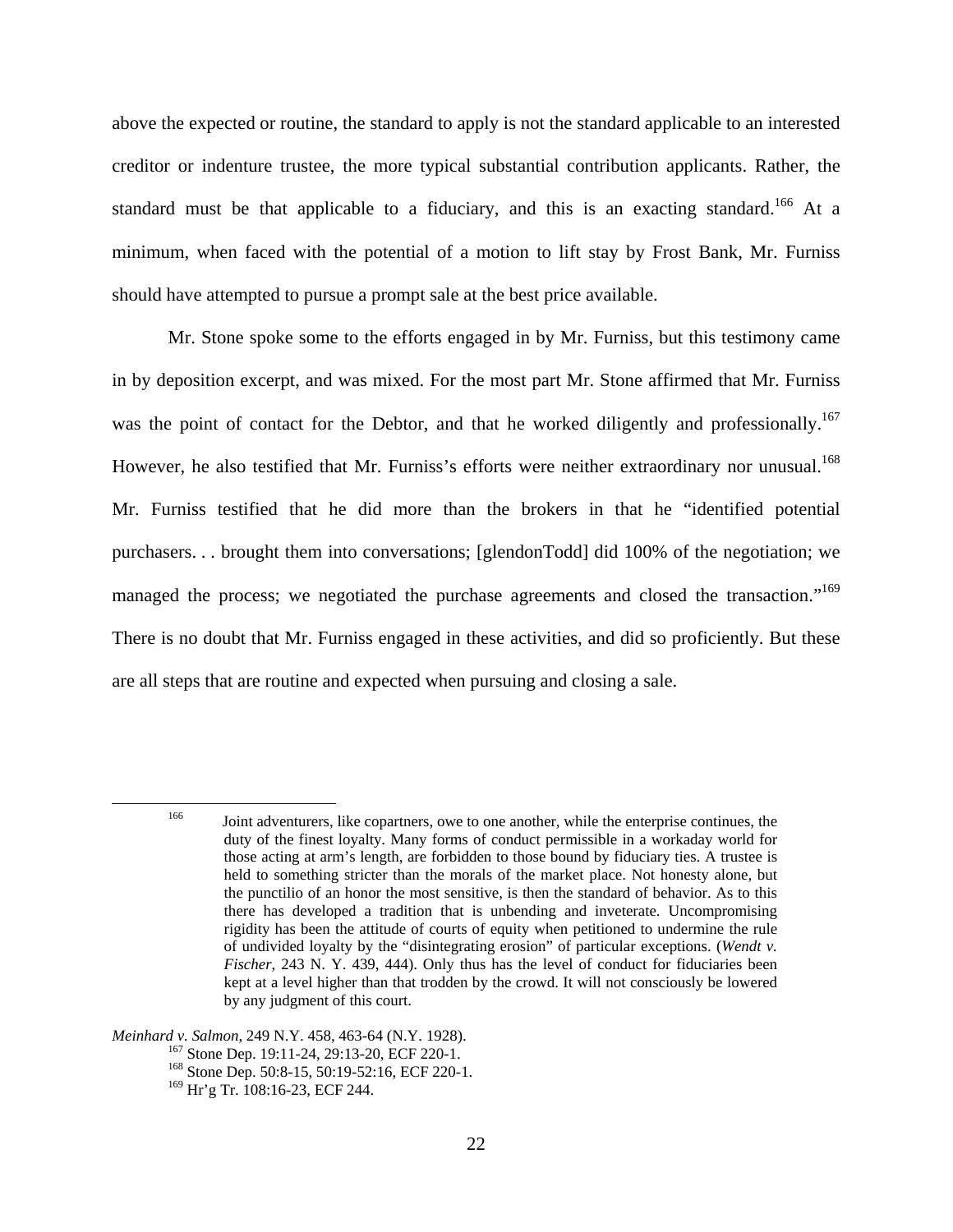Mr. Furniss testified that: "the General Partner could have met its fiduciary obligations without seeking out purchasers and without taking the lead role in negotiations."<sup>170</sup> It is potentially troubling, and certainly disappointing, that someone in the role of a fiduciary who has knowledge and ability to contribute, would consider not doing so. But Mr. Furniss is probably right; he could have let the brokers and the attorney handle the transaction and simply made decisions based on their advice without breaching his fiduciary duty. (Though it's hard to see how glendonTodd could then justify its  $$125,000$  per month fee.)<sup>171</sup>

But there is another reason more was expected of the General Partner. Chapter 11 abhors a leadership vacuum. A passive, unengaged General Partner here, with an impatient Frost Bank ready to seek stay relief and foreclose, and a vigilant CH Realty looking over the General Partner's shoulder, would likely have faced a motion to appoint a trustee or examiner, which would likely have been granted.<sup>172</sup>

There was a harmony between Mr. Stone's opinion that Mr. Furniss's actions were neither extraordinary nor unusual, $173$  and Mr. Rainwater's opinion that the sale was not

<sup>&</sup>lt;sup>170</sup> Furniss Proffer 9:34, ECF 222.<br><sup>171</sup> Mr. Furniss also said that in order to pull off this sale, he had to "understand the financial, legal, industry dynamic, macroeconomic and organizational dynamics issues associated with a complex purchase and sale like this." Hr'g Tr. 161:25-162:3, ECF 244. But beyond the recitation of these abstract concepts, the only specific example he gave was to explain the need to understand at what point you could say a particular buyer was actually bound to purchase—a concern that, as Mr. Rainwater pointed out, would apply to any potential buyer. Hr'g Tr. 36:16-22, ECF 244.  $\frac{172}{172}$  11 U.S.C. § 1104 (a)(1) and (2) (a trustee can be appointed for "cause" or if the appointment is in the

best interests of the estate); *In re Eurospark Indus., Inc.*, 424 B.R. 621, 627 (Bankr. E.D.N.Y. 2010) (standard for appointing a trustee is flexible); *In re Patman Drilling Int'l, Inc.,* No. 07–34622, 2008 WL 724086, at \*6 (N.D. Tex. Mar. 14, 2008) (the appointment of trustee pursuant to  $\S 1104(a)(2)$  was appropriate where the management held conflicts of interest, the majority of creditors supported the appointment of a trustee, and the creditor body lost confidence in the debtor's management); *In re Tahkenitch Tree Farm P'ship*, 156 B.R. 525, 528 (Bankr. E.D. La. 1993) (appointment of a trustee to be in the best interest of the estate because the debtor's two partners were effectively deadlocked on management issues); and *In re Ionosphere Clubs, Inc*., 113 B.R. 164, 168 (Bankr. S.D.N.Y. 1990) (court should consider confidence of business community and creditors in present management). 173 Stone Dep. 50:19-52:16, ECF 220-1.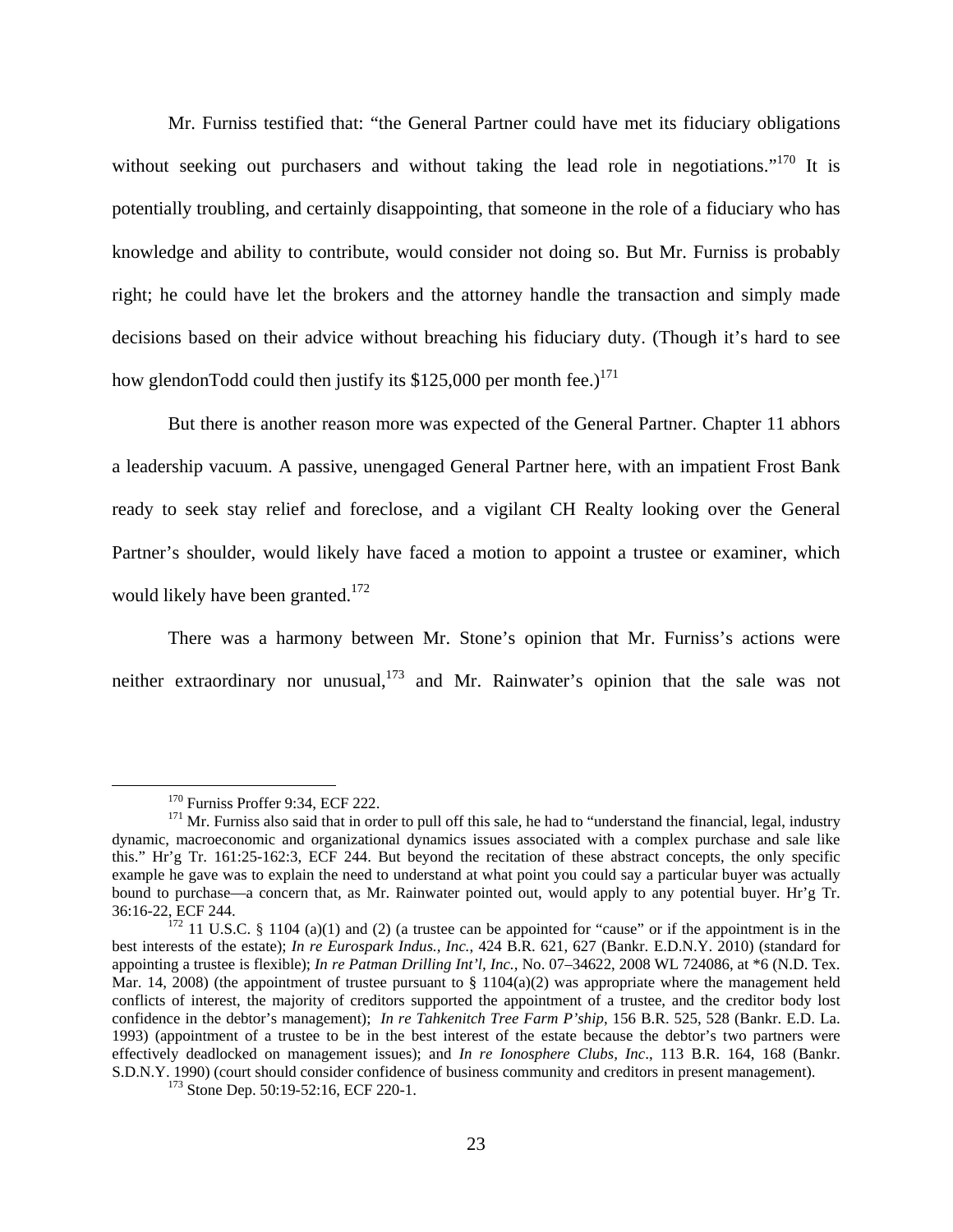complicated.<sup>174</sup> Moreover, both had demonstrable experience in real estate transactions.<sup>175</sup> These two opinions compel the conclusion that Mr. Furniss's activities were, like those of the founders' lawyers in *In re American Plumbing and Mechanical, Inc.*,<sup>176</sup> no more than would have been expected of someone engaged to fulfill the duties of a general partner charged with selling the assets of the partnership.

In assessing the results of the sale, to see if the contribution was "considerable in amount, value, or worth,"<sup>177</sup> the laudatory emails are not persuasive; they are often sent around when a deal closes, and mostly as a matter of professional courtesy. Ultimately, the test of whether the contribution, or the result achieved, was substantial comes down to the credibility of Mr. Furniss and Mr. Rainwater. Both were intelligent, articulate, poised on the stand, and professional in demeanor, and both were precise, direct, and credible in responding to questions about facts and documents. Mr. Furniss views his contribution as substantial because he was able to raise the purchase price from \$95 million to \$115 million. But this is why assets are put out for bid; to allow bidders to compete against one another and thereby increase the ultimate selling price. Also, as Mr. Furniss acknowledged, offers are not evidence of value.<sup>178</sup> The only evidence of value adduced at the hearing was the purchase price of \$115 million.<sup>179</sup>

Moreover, it is hard to assess the value of the high opinion held by Mr. Furniss concerning the results of his efforts. The record is practically void of any mention of the qualifications or experience possessed by Mr. Furniss. According to the proffer submitted by Mr.

<sup>&</sup>lt;sup>174</sup> Hr'g Tr. 63:14-21, ECF 244.<br><sup>175</sup> Stone Dep. 8:1-20, ECF 220-1; Rainwater Proffer 3:7-20, ECF 224.<br><sup>176</sup> In re Am. Plumbing & Mech, Inc., 327 B.R. 273, 291 (Bankr. W.D. Tex 2005).<br><sup>177</sup> In re DP Partners, 106 F. 3d

 $178$  Hr'g Tr. 144:12-16, ECF 244.

<sup>&</sup>lt;sup>179</sup> Hr'g Tr. 147:19-148:10, ECF 244. There was also mention of an appraisal, but this was apparently obtained by HCA to satisfy a regulatory requirement. Hr'g Tr. 148:3-7, ECF 244; Huffstutler Proffer 2:6, ECF 102.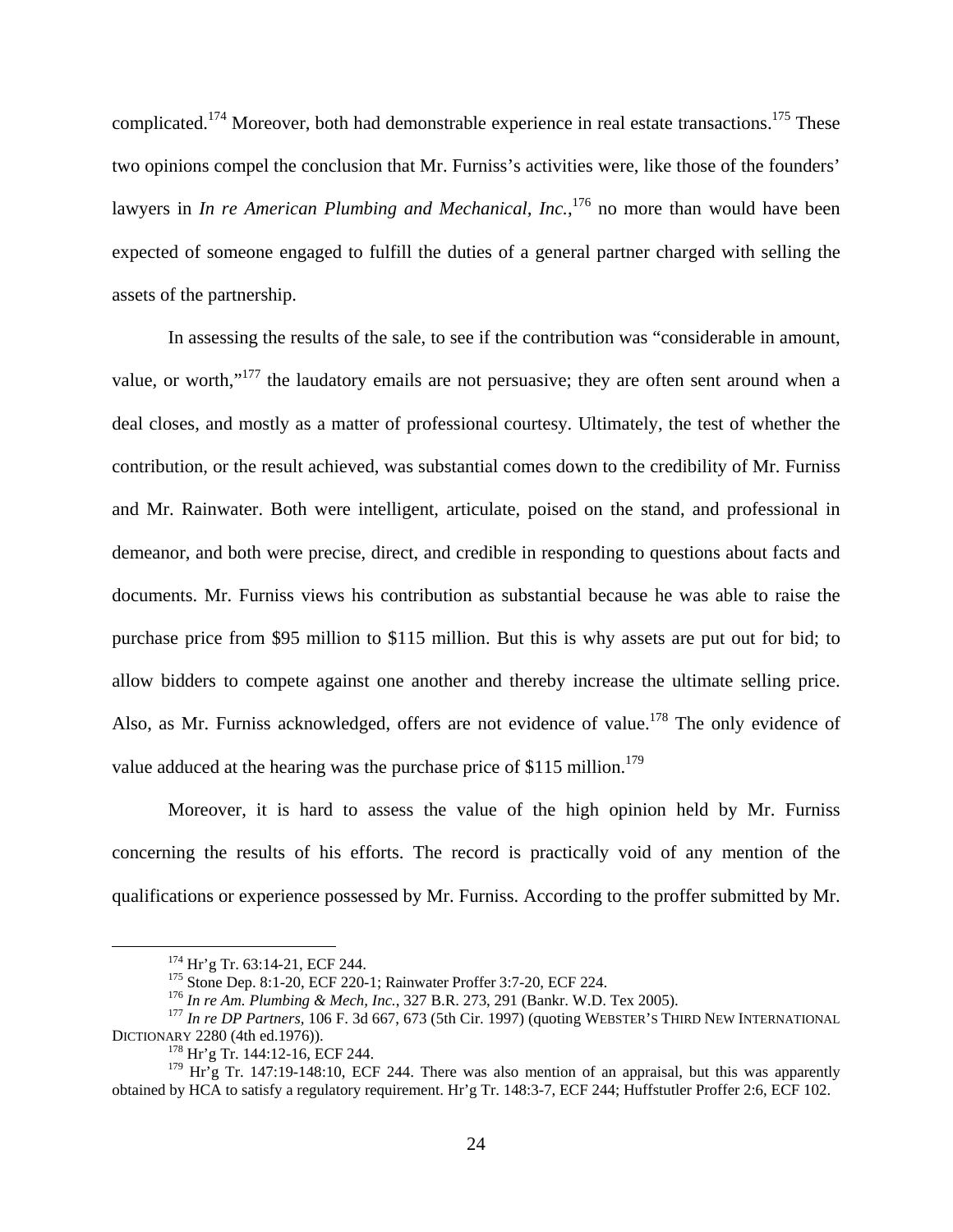Furniss, "GlendonTodd is a private equity fund whose owners and operating partners have a differentiating competence of substantial operational skills in restructuring and operations across a range of industries."180 But this tells us nothing about Mr. Furniss's specific experience with selling real estate inside or outside bankruptcy cases.<sup>181</sup> Mr. Stone did testify that Mr. Furniss had experience in transactions of this type, and that he knew about the Austin property, but did not point to any specific transactions that Mr. Furniss worked on.<sup>182</sup>

In contrast, Mr. Rainwater's real estate background and experience is substantial. He has worked in real estate for 28 years.<sup>183</sup> The \$3 billion fund that made this particular investment, one of sixty made by the fund, is only one of seven funds managed by Mr. Rainwater's real estate  $firm$ <sup>184</sup>. He has been involved with hundreds of real estate transactions.<sup>185</sup> And while none of those involved a bankruptcy, $186$  the decision by NRG to take the HCA bid and forgo the auction took this transaction largely outside the typical bankruptcy sale process.

Although Mr. Rainwater was not objecting to the sale to HCA—indeed, he consented to the sale for CH Realty—his overall opinion was that the sale was at best average, and even somewhat disappointing from the standpoint of what CH Realty was hoping for at the start of the investment.<sup>187</sup>

Because Mr. Rainwater has demonstrably greater experience with real estate transactions, his testimony about the contribution made by glendonTodd is more probative than the testimony

<sup>&</sup>lt;sup>180</sup> Furniss Proffer 2:5, ECF 222.<br><sup>181</sup> Although no one drew the Court's attention to Exhibit 127, which is apparently a copy of pages from the glendonTodd website, it contained extensive information on glendonTodd and its principles. According to this document, Mr. Furniss has held a number of positions that sound impressive. But no details were offered about these positions, or the other content of Exhibit 127, so no weight can be put on Exhibit 127.

<sup>&</sup>lt;sup>182</sup> Stone Dep. 13:2-4, ECF 220-1.<br><sup>183</sup> Rainwater Proffer 3:7-20, ECF 224.<br><sup>184</sup> Hr'g Tr. 57:14-58:3, ECF 244; Rainwater Proffer 3:22-4:2.<br><sup>185</sup> Hr'g Tr. 20:2-3, ECF 244.<br><sup>186</sup> Hr'g Tr. 20:4-9, ECF 244.<br><sup>186</sup> Hr'g Tr. 20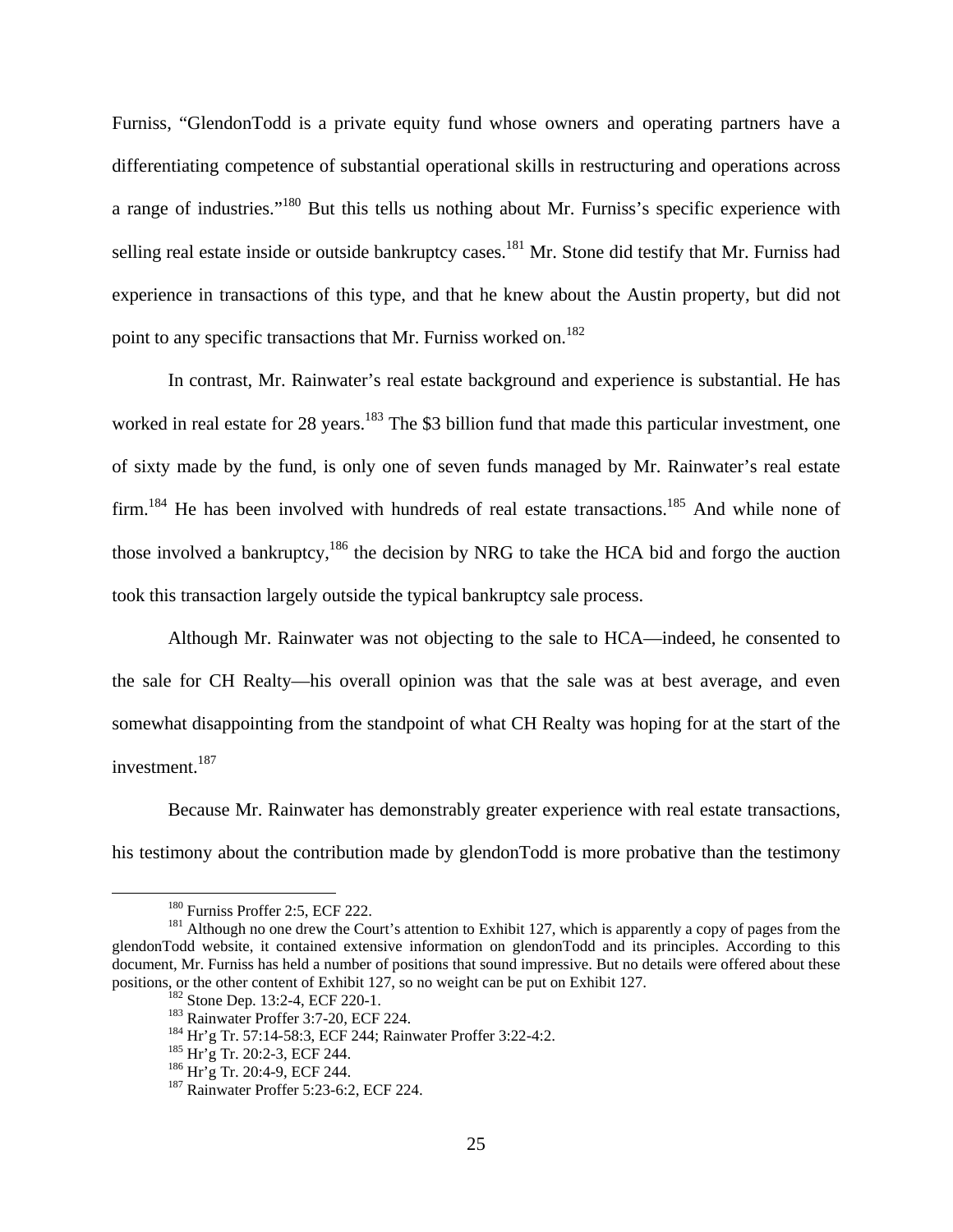of Mr. Furniss; NRG therefore did not carry its burden of establishing that the contribution was substantial, and certainly did not prove that the cost of the fee—\$2.875 million—outweighed the benefit of selling the Property at market value.

### **C. The fee sought here is neither "actual" nor "necessary."**

The limited partners who filed objections to the Application also argue that the expense of the fee sought by the application does not satisfy the statute's "actual, necessary" requirement.188 As they note, NRG took the position that Mr. Furniss, glendonTodd and NRG did not act with the intent to be paid for their services.<sup>189</sup> If they did not act with the intent to be paid, then there could not have been a pre-existing agreement by NRG to pay glendonTodd, which means the payment by NRG of the glendonTodd invoice is not "necessary." Further, the "agreement" referenced in the invoice are the two consents signed by NRG after the sale.<sup>190</sup> There was no agreement in place prior to the sale.<sup>191</sup> That being the case, the "expense" represented by the invoice was not "actually" incurred in order to get Mr. Furniss to take the actions necessary to complete the sale. Indeed, Mr. Furniss himself, and NRG's opening brief, both affirm that Mr. Furniss attempted to get the best price possible without a guarantee of payment from NRG.<sup>192</sup>

In contrast, the monthly fee NRG previously contracted to pay to glendonTodd was an "actual, necessary" expense, and could have been the basis for a substantial contribution award.

 <sup>188</sup> CH Realty Obj. 10, ECF 212; Limited Partners Obj. 4, ECF 270.

<sup>&</sup>lt;sup>189</sup> NRG Reply 9:17-10:19, ECF 221.

<sup>190</sup> Hr'g Tr. 136:4*-*20, ECF 244.

<sup>191</sup> Hr'g Tr.127:4*-*13, ECF 244.

<sup>&</sup>lt;sup>192</sup> Furniss Proffer 9:34; NRG Brief 29, ECF 264.